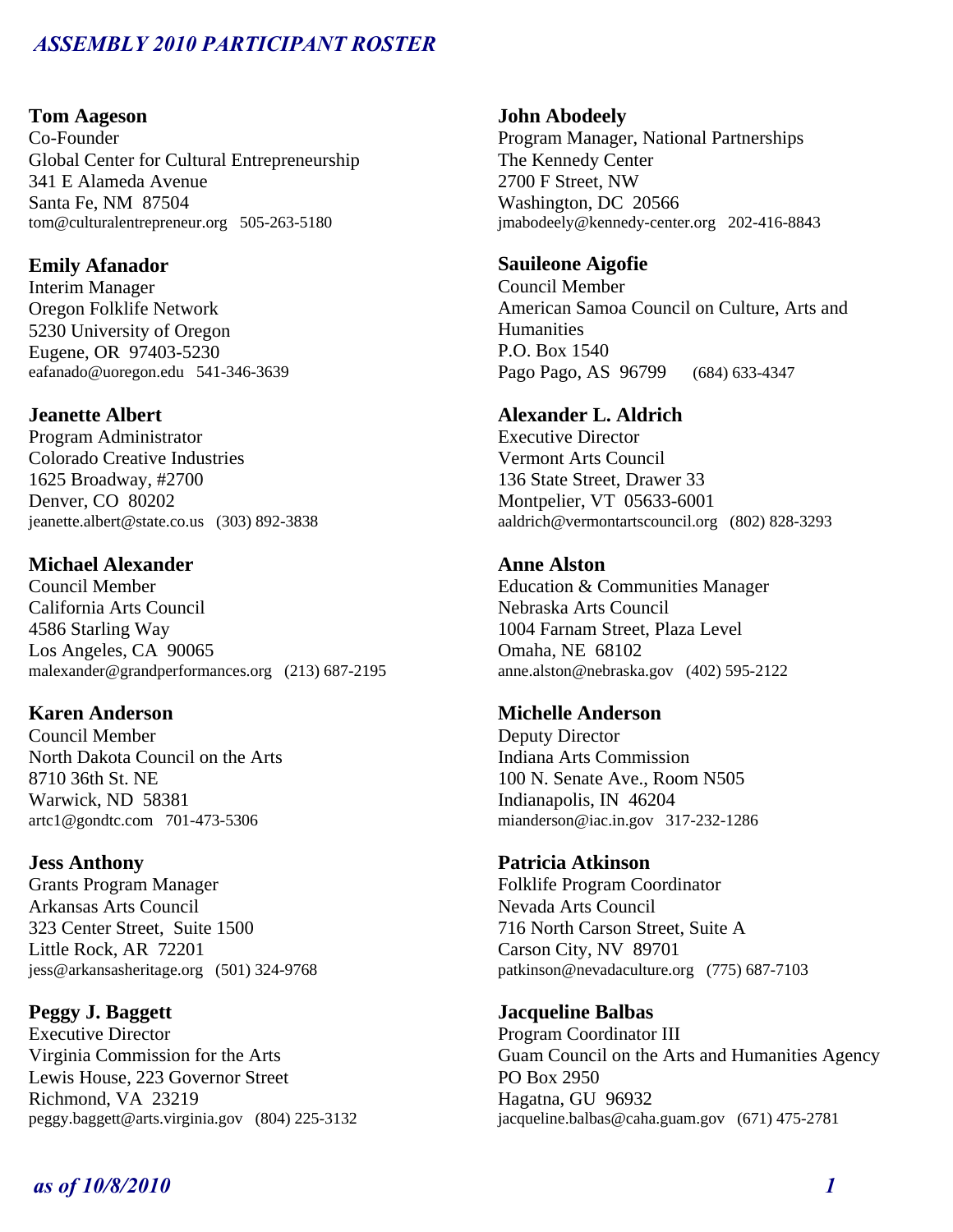## **Patrick R. Bamba**

Executive Director Guam Council on the Arts and Humanities Agency PO Box 2950 Hagatna, GU 96932 patrick.bamba@caha.guam.gov (671) 475-2781/2/3661

## **Robert Baron**

Folk Arts Program Director New York State Council on the Arts 175 Varick Street, 3rd Floor New York, NY 10014 rbaron@nysca.org (212) 741-7755

### **Rita Basom**

Arts Council Manager Wyoming Arts Council 2320 Capitol Avenue Cheyenne, WY 82002 rbasom@state.wy.us (307) 777-7473

## **Mary Begier**

Chair Hawai'i State Foundation on Culture and the Arts 101 Aupuni Street, Ste. 315 Hilo, HI 96720 mary@marybegier.com (808) 935-0737

## **Allen Bell**

Director: Arts Education and Research South Arts 1800 Peachtree Street, NW, Suite 808 Atlanta, GA 30309-7603 abell@southarts.org (404) 874-7244 x22

### **Barry Bergey**

Director, Folk & Traditional Arts National Endowment for the Arts 1100 Pennsylvania Avenue Washington, DC 20506 bergeyb@arts.endow.gov (202) 682-5726

## **Foster Billingsley**

Deputy Director Virginia Commission for the Arts Lewis House, 223 Governor Street Richmond, VA 23219 foster.billingsley@arts.virginia.gov (804) 225-3132

## **Amy M. Barbee**

Texas Cultural Trust 823 Congress Avenue Siute 650 Austin, TX 78701 abarbee@txculturaltrust.org 512-478-5289

## **Kelly Barsdate**

Chief Program and Planning Officer National Assembly of State Arts Agencies 1029 Vermont Avenue, NW, 2nd Floor Washington, DC 20005 kelly@nasaa-arts.org (202) 347-6352

### **Erin Bassity**

Director of Marketing and Communications Western States Arts Federation 1743 Wazee Street, Suite 300 Denver, CO 80202 erin.bassity@westaf.org (303) 629-1166

### **Danny Belanger**

Director of Communications and External Relations Louisiana Division of the Arts PO Box 44247 Baton Rouge, LA 70804 dbelanger@crt.state.la.us (225) 342-8180

### **Jamie Bennett**

Director of Public Affairs National Endowment for the Arts 1100 Pennsylvania Avenue Washington, DC 20506 bennettj@arts.gov (202) 682-5759

### **Beth Bienvenu**

Accessibility Director National Endowment for the Arts 1100 Pennsylvania Avenue Washington, DC 20506 bienvenub@arts.gov (202) 682-5530

## **Thomas L. Birch**

Legislative Counsel National Assembly of State Arts Agencies 1010 Vermont Avenue, NW, Suite 817 Washington, DC 20005 bircht@earthlink.net (202) 347-3666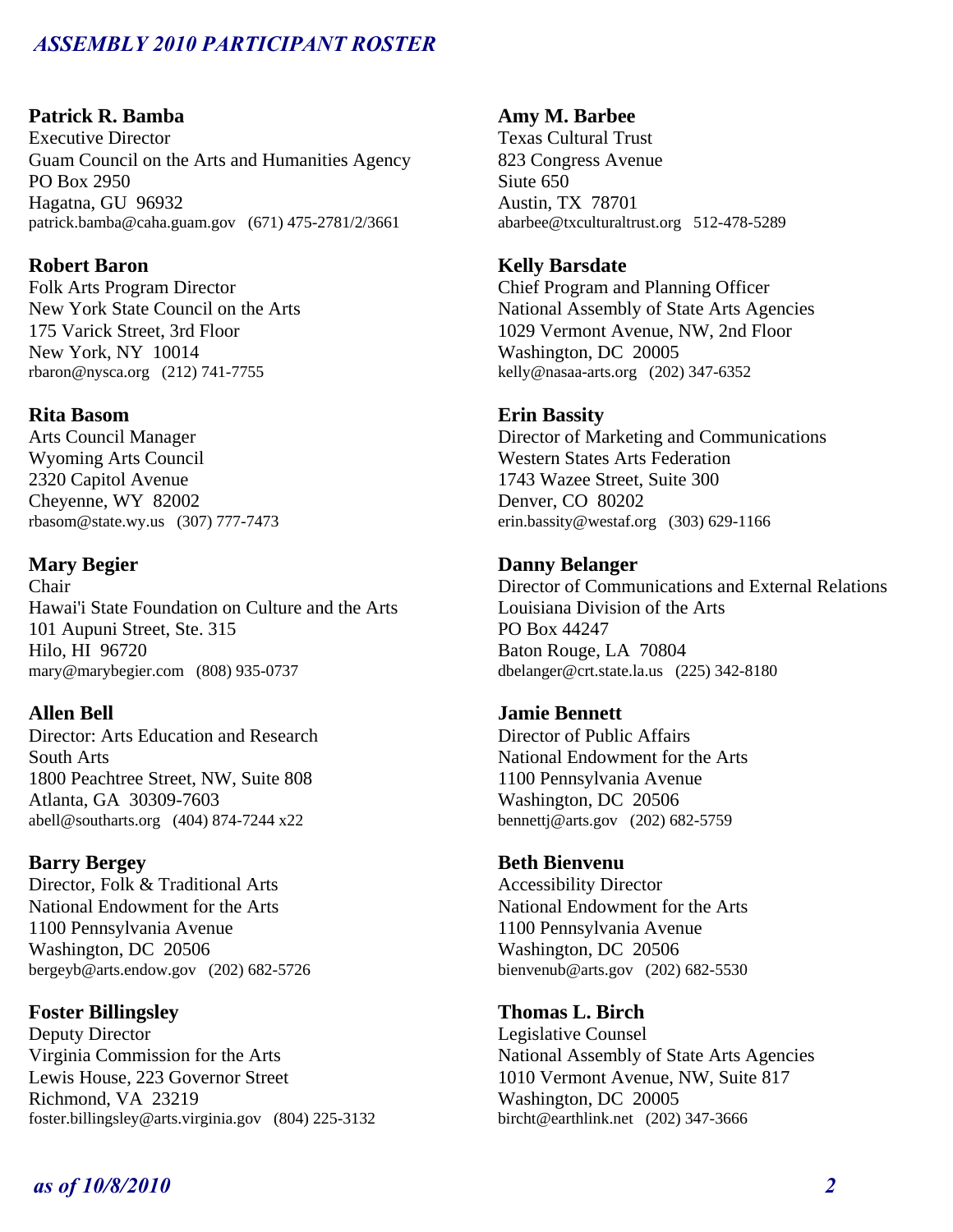## **Casey Blake**

Communications and Research Director Arizona Commission on the Arts 417 West Roosevelt Street Phoenix, AZ 85003 cblake@azarts.gov (602) 771-6536

## **Carmen Boston**

Arts Education Manager National Assembly of State Arts Agencies 1029 Vermont Avenue, NW, 2nd Floor Washington, DC 20005 carmen.boston@nasaa-arts.org (202) 347-6352

### **Jason Bowcutt**

Community and Performing Arts Coordinator Utah Division of Arts and Museums 617 E. South Temple Street Salt Lake City, UT 84102 jbowcutt@utah.gov (801) 236-7555

## **Jean B. Boyer Cowling**

Chair Oregon Arts Commission 423 Girard Drive Medford, OR 97504 jbbcowling@aol.com

### **John Bracey**

Executive Director Michigan Council for Arts & Cultural Affairs 300 N. Washington Square, 4th Floor Lansing, MI 48913 BraceyJ@michigan.org (517) 241-3972

### **Shelby Brewer**

Media and Communications Manager Arkansas Arts Council 323 Center Street, Suite 1500 Little Rock, AR 72201 shelby@arkansasheritage.org (501) 324-9349

## **Mike Brooks**

Grants Manager Kentucky Arts Council 21st Floor, Capital Plaza Tower, 500 Mero Street Frankfort, KY 40601-1974 Mike.Brooks@ky.gov (502) 564-8110 x469

### **Robert Booker**

Executive Director Arizona Commission on the Arts 417 West Roosevelt Street Phoenix, AZ 85003 rbooker@azarts.gov 602-771-6524

## **Anna Boulton**

Community and State Partnership Program Manager Utah Division of Arts and Museums 617 E. South Temple Street Salt Lake City, UT 84102 aboulton@utah.gov (801) 236-7546

## **Rich Boyd**

Executive Director Tennessee Arts Commission Citizens Plaza, 401 Charlotte Avenue Nashville, TN 37243-0780 rich.boyd@tn.gov (615) 741-1704

### **Deborah Boykin**

Folklorist, AL Center for Traditional Culture Alabama State Council on the Arts 201 Monroe Street, Suite 110 Montgomery, AL 36130-1800 deb.boykin@arts.alabama.gov (334) 242-4076 x243

### **Pam Breaux**

**Secretary** Louisiana Department of Culture, Recreation and Tourism P.O. Box 94361, Baton Rouge, LA 70804 pbreaux@crt.state.la.us (225) 342-8115

### **Dale Brock**

Council Member Texas Commission on the Arts PO Box 13406 Austin, TX 78711 (512) 463-5535

### **Roger Brooks**

Chair New Hampshire State Council on the Arts 11 Auburn Street Concord, NH 03301 drbrooks@comcast.net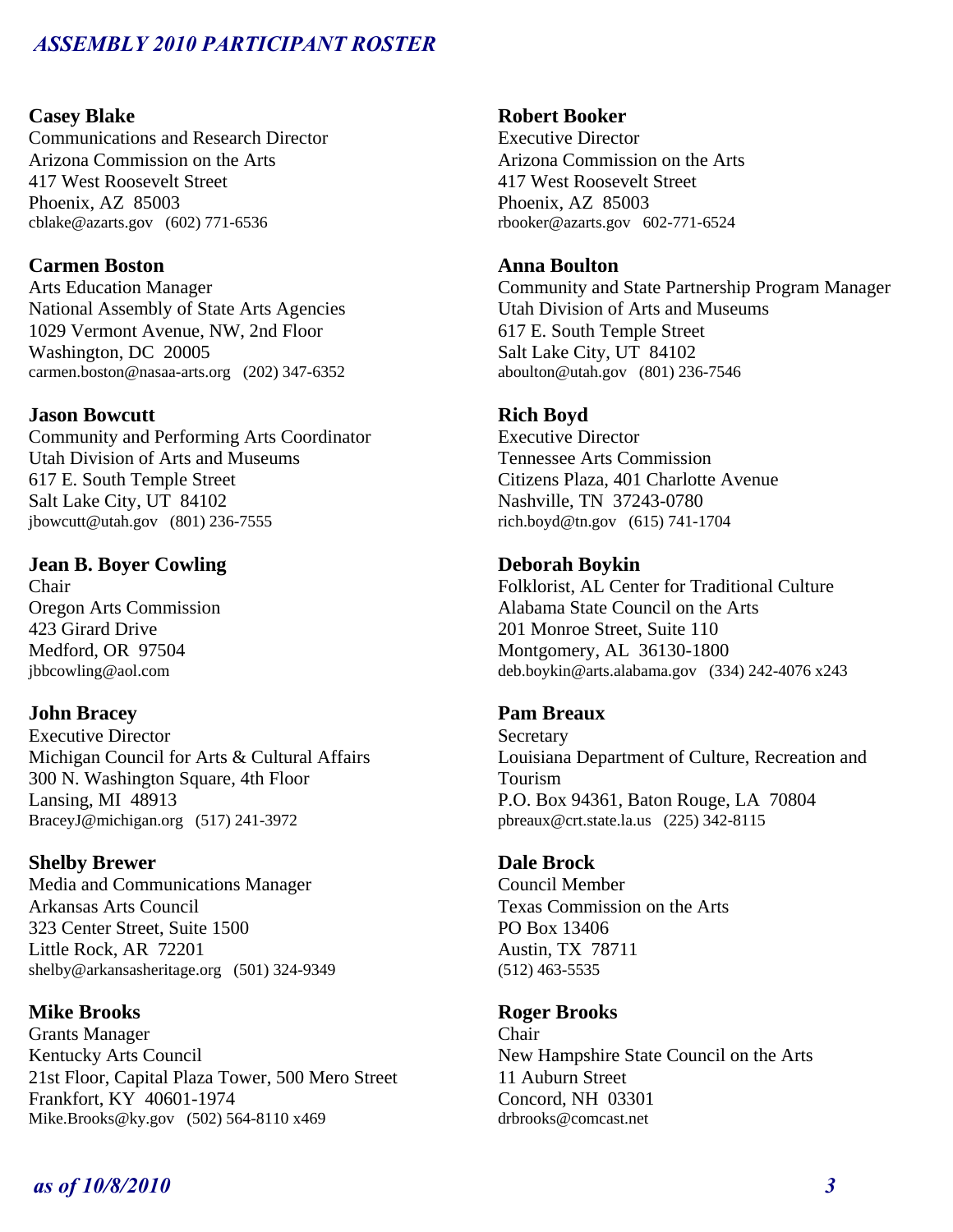## **Ann Talbott Brown**

Arts Education Special Projects Coordinator Tennessee Arts Commission Citizens Plaza, 401 Charlotte Avenue Nashville, TN 37243-0780 Ann.Brown@tn.gov (615) 532-5939

## **Gina Brown**

Fiscal Officer Alaska State Council on the Arts 161 S. Klevin Street, Suite 102 Anchorage, AK 99508-1506 gina.brown@alaska.gov (907) 269-6608

## **Patty A. Bryant**

Chair Texas Commission on the Arts P.O. Box 9897 Amarillo, TX 79105 patty-b@clearwire.net 806-679-0691

### **Mandy Buscas**

Arts Learning Director Arizona Commission on the Arts 417 West Roosevelt Street Phoenix, AZ 85003 mbuscas@azarts.gov (602) 771-6525

### **Michael J. Charron**

Chair, Minnesota State Arts Board St. Mary's University of Minnesota 700 Terrace Heights Winona, MN 55987 mcharron@smumn.edu (507) 457-1606

### **Theresa Colvin**

Executive Director Maryland State Arts Council 175 W. Ostend Street, Suite E Baltimore, MD 21230 tcolvin@msac.org (410) 767-6555

### **Wayne Cook**

Arts Program Specialist California Arts Council 1300 I Street, Suite 930 Sacramento, CA 95814 wcook@cac.ca.gov (916) 322-6344

### **Benjamin Brown**

Chair, Alaska State Council on the Arts Baxter Bruce & Sullivan P.C. 230 South Franklin St. #511 Juneau, AK 99801 benjamino1789@hotmail.com 907-789-3166

## **Sherilyn Brown**

Education Director Rhode Island State Council on the Arts One Capitol Hill, 3rd Floor Providence, RI 02908 sherry@arts.ri.gov (401) 222-3880

### **Mia Marisol Buentello**

Program Administrator Texas Commission on the Arts PO Box 13406 Austin, TX 78711 mia@arts.state.tx.us 512-936-6559

## **Stephen Caplan**

Council Member Nevada Arts Council 1203 Red Jade Court Henderson, NV 89014 Stephen.caplan@unlv.edu (775) 687-6680

## **Myrna Colley-Lee**

Board Member South Arts 1800 Peachtree Street, NW, Suite 808 Atlanta, GA 30309-7603 myrna@gladragsdesigns.com (404) 874-7244

### **Gerri Combs**

Executive Director South Arts 1800 Peachtree Street, NW, Suite 808 Atlanta, GA 30309-7603 gcombs@southarts.org (404) 874-7244 x20

### **Alan Cooper**

Executive Director Mid Atlantic Arts Foundation 201 North Charles Street, Suite 401 Baltimore, MD 21201 Alan@midatlanticarts.org (410) 539-6656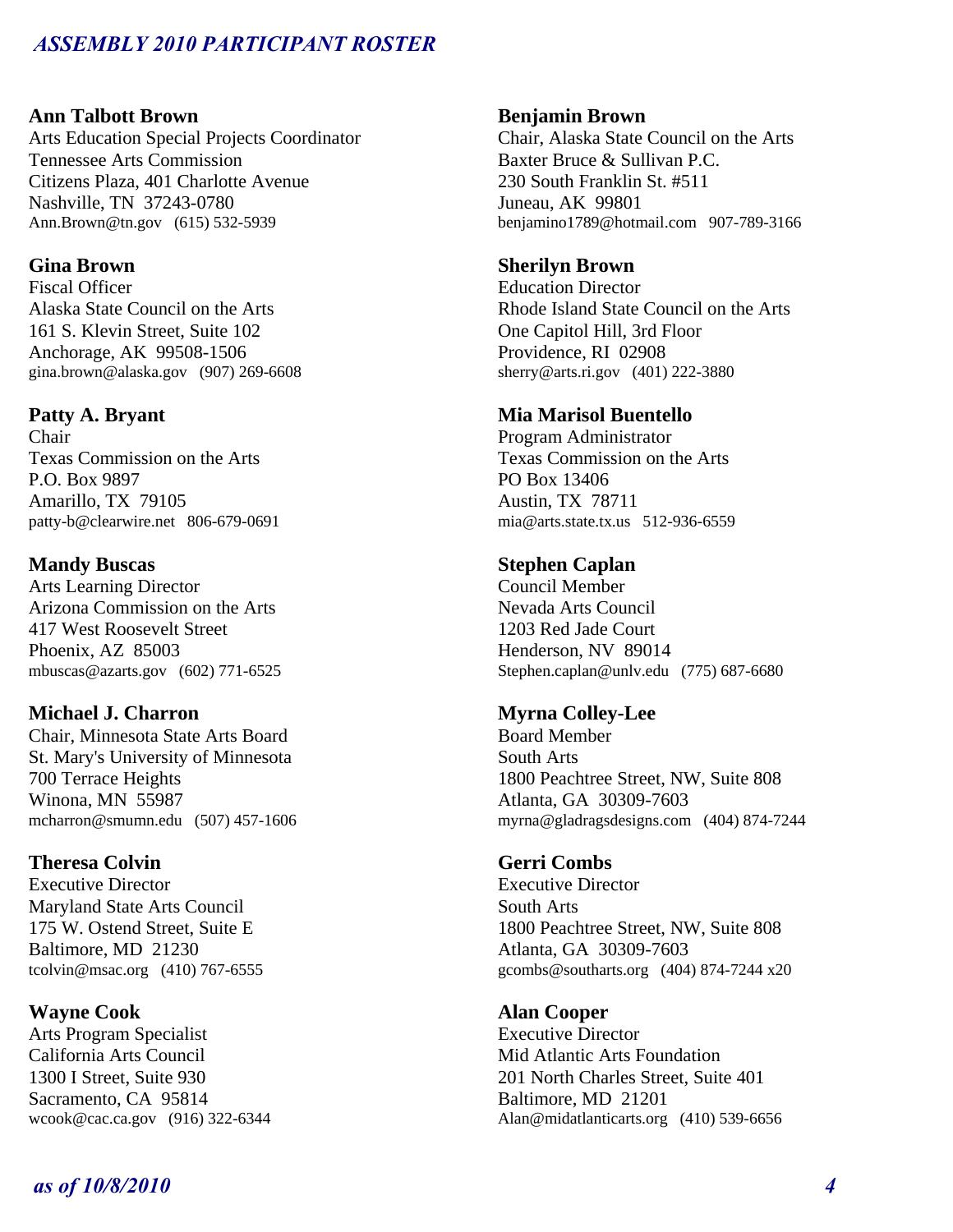## **Nicholas J. Covatta**

Chair Virginia Commission for the Arts 25118 Bowman's Folly Drive Accomac, VA 23301 ncovatta@esnursery.com 757-787-4732 x12

### **Dr. Sarah Bainter Cunningham**

Director, Arts Education National Endowment for the Arts 1100 Pennsylvania Avenue, NW, Room 703 Washington, DC 20506 cunninghams@arts.endow.gov (202) 682-5515

## **Diane Daily**

Education Programs Manager Massachusetts Cultural Council 10 St. James Avenue, 3rd Floor Boston, MA 02116-3803 diane.daily@state.ma.us (617) 727-3668 x262

## **Carolyn Damstra**

Program Manager Michigan Council for Arts & Cultural Affairs 300 N. Washington Square, 4th Floor Lansing, MI 48913 damstrac@michigan.org (517) 241-3968

### **Shannon Daut**

Deputy Director Western States Arts Federation 1743 Wazee Street, Suite 300 Denver, CO 80202 shannon.daut@westaf.org (303) 629-1166

### **Anita Decker**

Director, Government Relations National Endowment for the Arts 1100 Pennsylvania Avenue Washington, DC 20506 deckera@arts.gov (202) 682-5028

## **Aracelis M. Delgado**

Director, Support To the Arts Office Institute of Puerto Rican Culture PO Box 902-4184 San Juan, PR 00902-4184 adelgado@icp.gobierno.pr (787) 724-3210

### **Llewellyn Crain**

Executive Director Kansas Arts Commission Jayhawk Tower, 700 SW Jackson, Suite 1004 Topeka, KS 66603-3774 lcrain@arts.ks.gov (785) 368-6548

## **Christine D'Arcy**

Executive Director Oregon Arts Commission 775 Summer Street, NE Suite 200 Salem, OR 97301-1284 christine.t.darcy@state.or.us (503) 986-0087

### **Rebecca DallaGrana**

Assistant Director/ Arts Education Coordinator South Dakota Arts Council 711 E. Wells Avenue Pierre, SD 57501-3369 Rebecca.DallaGrana@state.sd.us (605) 773-5084

## **Nancy Daugherty**

Arts Education Specialist National Endowment for the Arts 1100 Pennsylvania Avenue, Room 703 Washington, DC 20506 daughern@arts.gov (202) 682-5521

## **Kristina Davis-Smith**

Community Development Manager and Accessibility Coordinator Indiana Arts Commission 100 N. Senate Ave., Room N505 Indianapolis, IN 46204 kdavis-smith@iac.in.gov (317) 232-1279

### **Wanda DeJarnette**

Grants and Fiscal Officer Alabama State Council on the Arts 201 Monroe Street, Suite 110 Montgomery, AL 36130-1800 wanda.dejarnette@arts.alabama.gov (334) 242-4076 x239

### **Kathleen DeMeo**

Senior Program Manager - Arts Division Connecticut Commission on Culture and Tourism Arts Division One Constitution Plaza, 2nd Floor Hartford, CT 06103 kathleen.demeo@ct.gov (860) 256-2735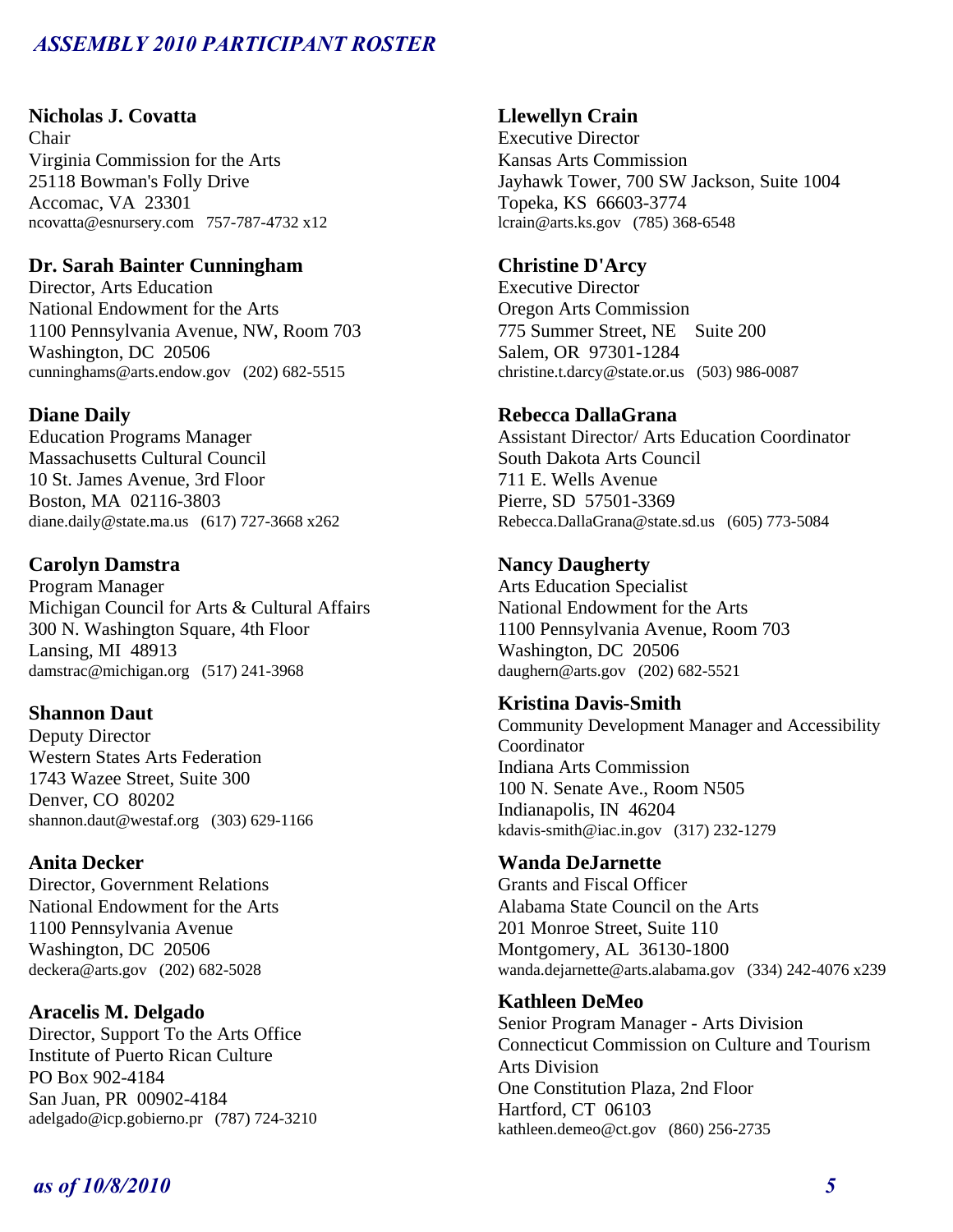### **Jaime Dempsey**

Deputy Director Arizona Commission on the Arts 417 West Roosevelt Street Phoenix, AZ 85003 jdempsey@azarts.gov (602) 771-6520

## **Dennis Dewey**

COO / CFO National Assembly of State Arts Agencies 1029 Vermont Avenue, NW, 2nd Floor Washington, DC 20005 dennis@nasaa-arts.org (202) 347-6352 x105

## **Christy Dickinson**

Program Director & Accessibility Coordinator Arts Midwest Hennepin Center for the Arts 2908 Hennepin Avenue, Suite 200 Minneapolis, MN 55408-1954 christy@artsmidwest.org (612) 341-0755

## **John Divine**

Former Chairman Kansas Arts Commission 1748 Glen Salina, KS 67401 jmdivin@aol.com

## **Benjamen Douglas**

Administrative Director SonEdna PO Box 120 Charleston, MS 38921 benjamen@sonedna.org 662-647-2827

### **Bryan Duenas**

Council Member Guam Council on the Arts and Humanities Agency P.O. Box 315351 Tamuning, GU 96931 bryanduenas@gmail.com (671) 477-7991

## **Jamie Dunlap**

Program Director, Arts Education, Individual Artists, Accessibility Pennsylvania Council on the Arts 216 Finance Building Harrisburg, PA 17120 jadunlap@state.pa.us (717) 525-5542

### **Hon. Timothy Deratany**

Council Member Florida Division of Cultural Affairs Deratany Consulting 503 Fifth Ave., Suite 105 Indialantic, FL 32903 TimDeratany@yahoo.com (321) 723-4436

### **Jay Dick**

Director, State Arts Policy Americans for the Arts 1000 Vermont Avenue, NW, 6th Floor Washington, DC 20005 jay@artsusa.org (202) 371-2830

## **Susan Dickson**

Director of Ethnic & Folk Arts, Literature & Presenters Programs Illinois Arts Council 100 West Randolph Street, Suite 10-500 Chicago, IL 60601 susan.dickson@illinois.gov (312) 814-6740

## **Alphonse A. Dotson**

Council Member Texas Commission on the Arts P.O. Box 187 Voca, TX 76887 certenberg@yahoo.com (512) 463-5535

## **Craig Dreeszen**

**Director** Dreeszen & Associates 33 Bardwell Street Florence, MA 01062-1305 craig@dreeszen.com (413) 585-8474

## **Carla Dunlap**

Senior Program Director Maryland State Arts Council 175 W. Ostend Street, Suite E Baltimore, MD 21230 cdunlap@msac.org (410) 767-6494

## **Barbara Edwards**

Deputy Director Alabama State Council on the Arts 201 Monroe Street, Suite 110 Montgomery, AL 36130-1800 barbara.edwards@arts.alabama.gov (334) 242-4076 x227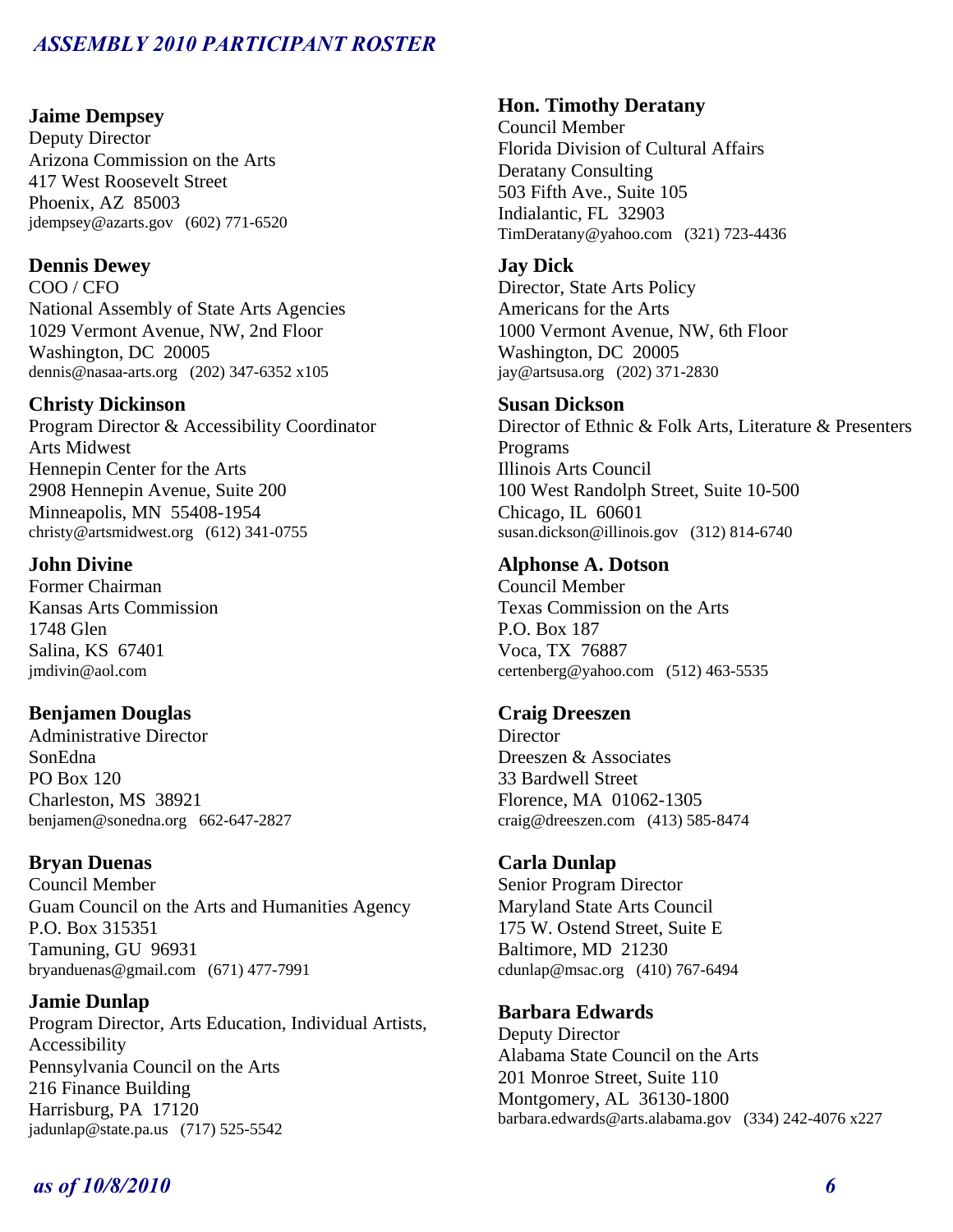## **Linda Ehreth**

Arts Education Director North Dakota Council on the Arts 1600 East Century Avenue, Suite 6 Bismarck, ND 58503 lehreth@nd.gov (701) 328-7593

### **Sue Eleuterio**

Co-Director Company of Folk 3646 Ridge Road Highland, IN 46322 sueeleu@gmail.com 219 902 1831

## **Cassandra Erickson**

Chief Grants Officer New Hampshire State Council on the Arts 2 1/2 Beacon Street, 2nd Floor Concord, NH 03301 cassandra.erickson@dcr.nh.gov (603) 271-7926

## **Richard J. Evans**

Senior Consultant and Co-Founder EmcArts (New York Office) 127 W 122 Street New York, NY 10027 revans@emcarts.org (212) 362-8541x 28

### **Michael Faison**

Executive Director Idaho Commission on the Arts PO Box 83720 Boise, ID 83712-0008 michael.faison@arts.idaho.gov (208) 334-2119 x107

### **Eileen Ferderer**

Administrative Officer North Dakota Council on the Arts 1600 East Century Avenue, Suite 6 Bismarck, ND 58503 eferdere@nd.gov (701) 328-7590

## **Cindy Hill Finnie**

Chair Washington State Arts Commission 718 Washington Street Port Townsend, WA 98368 chill2@allstate.com (360) 379-1401

### **Camellia El-Antably**

Deputy Manager/Arts Education Specialist Wyoming Arts Council 2320 Capitol Avenue Cheyenne, WY 82002 celant@state.wy.us (307) 777-5305

## **Lucius F. Ellsworth**

Former Chair Virginia Commission for the Arts P.O. Box 637 Wise, VA 24293 lu@luellsworth.com 276-762-2201

### **Maria De Jesus Estrada**

Deputy Director Idaho Commission on the Arts PO Box 83720 Boise, ID 83712-0008 maria.estrada@arts.idaho.gov (208) 334-2119

### **Dr. Dana Everts-Boehm**

Folklife Program Assistant Tennessee Arts Commission Citizens Plaza,401 Charlotte Avenue Nashville, TN 37243-0780 dana.everts-boehm@tn.gov (615) 532-0169

## **Loie Fecteau**

Executive Director New Mexico Arts PO Box 1450 Santa Fe, NM 87504 loie.fecteau@state.nm.us (505) 827-6490

### **Linda Ficklin**

Administrative Services Officer Nevada Arts Council 716 North Carson Street, Suite A Carson City, NV 89701 lficklin@nevadaculture.org (775) 687-7118

## **Arlynn Fishbaugh**

Executive Director Montana Arts Council P.O. Box 202201 Helena, MT 59620-2201 Afishbaugh@mt.gov (406) 444-6546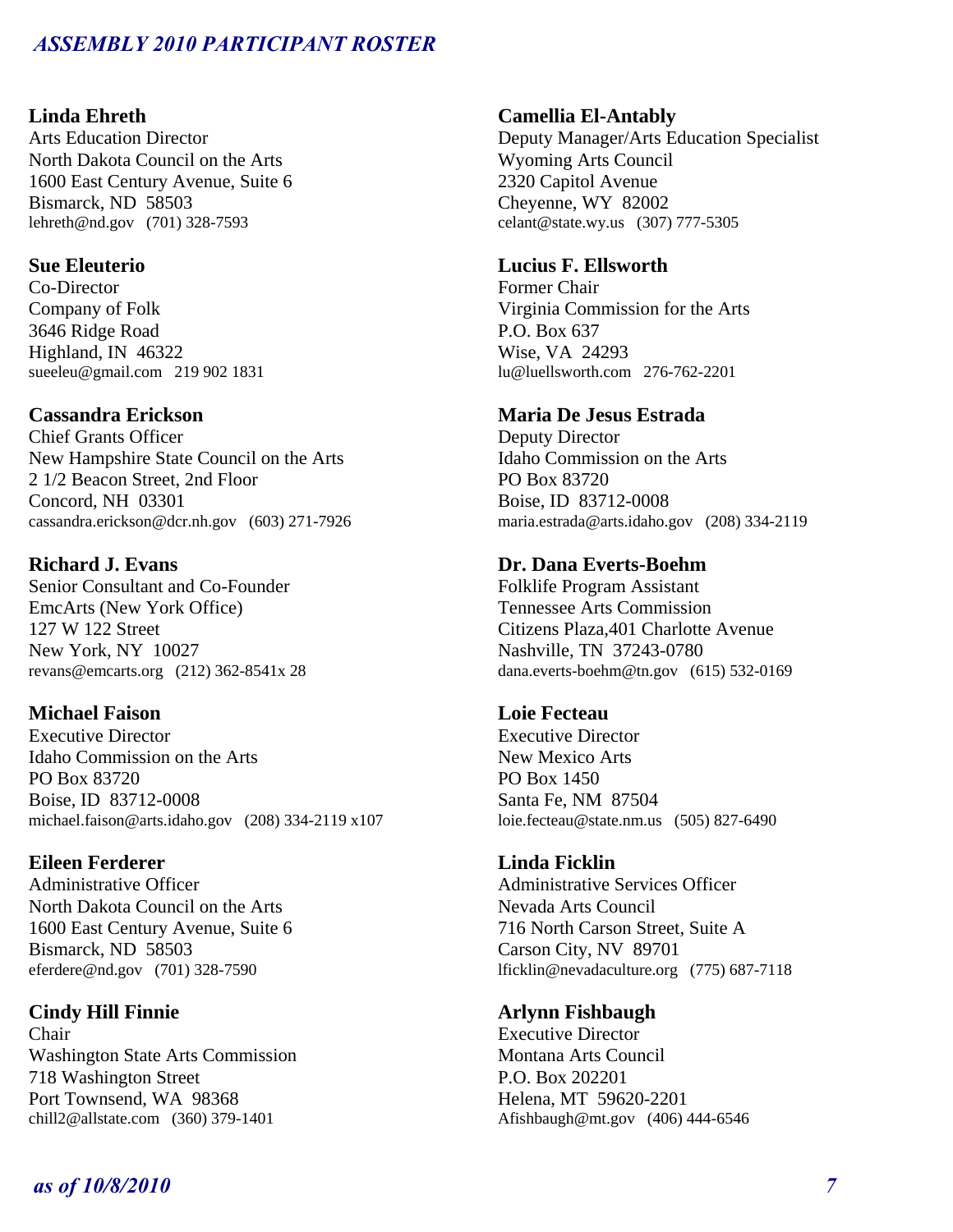## **Dia Huekler Foley**

Director, Grants Administration and Constituent **Services** Ohio Arts Council 727 East Main Street Columbus, OH 43205 dia.foley@oac.state.oh.us (614) 728-4429

## **Charlotte Fox**

Executive Director Alaska State Council on the Arts 161 S. Klevin Street, Suite 102 Anchorage, AK 99508-1506 charlotte.fox@alaska.gov (907) 269-6607

## **David Fraher**

Executive Director Arts Midwest Hennepin Center for the Arts 2908 Hennepin Avenue, Suite 200 Minneapolis, MN 55408-1954 david@artsmidwest.org (612) 341-0755

## **Leah Y. Frelinghuysen**

Director of Public Affairs Association of Performing Arts Presenters 1211 Connecticut Ave. NW, Suite 200 Washington, DC 20036 lfrelinghuysen@artspresenters.org 202-212-6875

## **Amy Frimpong**

Senior Program Officer Minnesota State Arts Board Park Square Court, 400 Sibley Street, Suite 200 Saint Paul, MN 55101-1928 amy.frimpong@arts.state.mn.us (651) 215-1607

### **Maria Carmen Gambliel**

Director, Folk and Traditional Arts Idaho Commission on the Arts PO Box 83720 Boise, ID 83712-0008 mariacarmen.gambliel@arts.idaho.gov (208) 334-2119

### **Bob Gates**

Folklife Program Director Kentucky Arts Council 21st Floor, Capital Plaza Tower, 500 Mero Street Frankfort, KY 40601-1974 Bob.Gates@ky.gov (502) 564-0472 x4481

### **Margaret Footner**

Council Member Maryland State Arts Council 18329 Peters Lane White Hall, MD 21161 Margaret@creativealliance.org

### **Katie Fox**

Arts in Education Program Director South Carolina Arts Commission 1800 Gervais Street Columbia, SC 29201 kfox@arts.sc.gov (803) 734-8767

#### **Bethany France**

Director of Arts in Education Services Louisiana Division of the Arts PO Box 44247 Baton Rouge, LA 70804 bfrance@crt.state.la.us (225) 342-8209

### **Julie Friedman**

Chair Alabama State Council on the Arts 19493 Scenic Highway 98 Fairhope, AL 36532 Phrunk@aol.com (334) 242-4076

### **Jessica Galvano**

Executive Assistant National Assembly of State Arts Agencies 1029 Vermont Avenue, NW, 2nd Floor Washington, DC 20005 jessica.galvano@nasaa-arts.org (202) 347-6352

#### **Tatiana Gant**

Director, Arts in Education Program Illinois Arts Council 100 West Randolph Street, Suite 10-500 Chicago, IL 60601 tatiana.gant@illinois.gov (312) 814-6765

## **Sharon Gee**

Director of Meetings and Events National Assembly of State Arts Agencies 1029 Vermont Avenue, NW, 2nd Floor Washington, DC 20005 sharon@nasaa-arts.org (202) 347-6352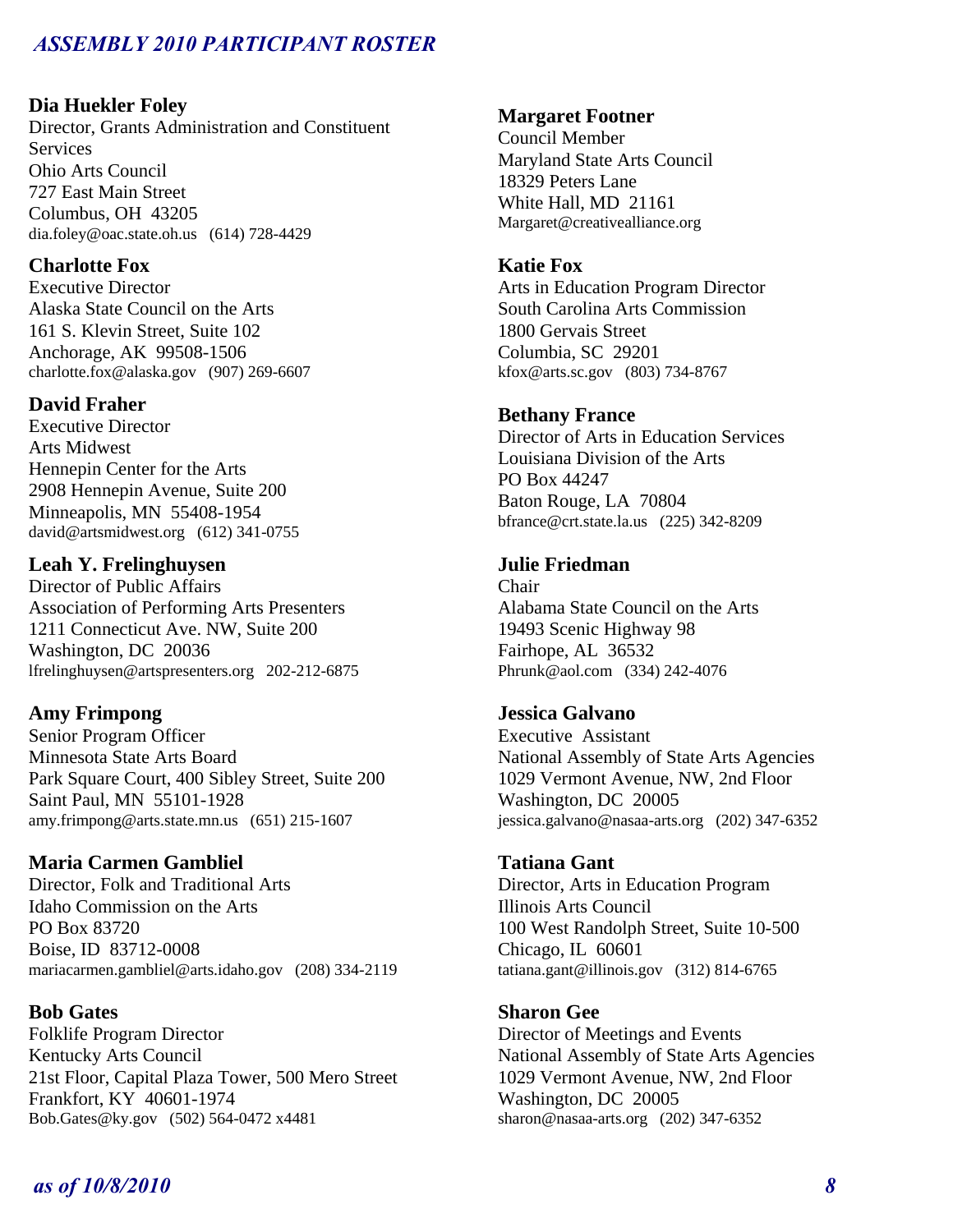### **Troyd Geist**

State Folklorist North Dakota Council on the Arts 1600 East Century Avenue, Suite 6 Bismarck, ND 58503 tgeist@nd.gov (701) 328-7591

## **Jenice E. Gharib**

Arts Education/Local Arts Councils Coordinator New Mexico Arts PO Box 1450 Santa Fe, NM 87504 JeniceE.Gharib@state.nm.us (505) 827-6490

### **Eric Giles**

Learning Services Manager National Assembly of State Arts Agencies 1029 Vermont Avenue, NW, 2nd Floor Washington, DC 20005 eric.giles@nasaa-arts.org (202) 347-6352 x117

### **Marian A. Godfrey**

Director, Culture Program The Pew Charitable Trusts 2005 Market Street, Suite 1700 Philadelphia, PA 19103-7077 215-575-9050

### **Lynn Martin Graton**

Acting Director and Traditional Arts Coordinator New Hampshire State Council on the Arts 2 1/2 Beacon Street, 2nd Floor Concord, NH 03301 lynn.graton@dcr.nh.gov (603) 271-8418

## **Monica Guzman**

Chair Guam Council on the Arts and Humanities Agency 199K Banyan St. Barrigada, GU 96913 monicaguzman@galaidegroup.com (671) 649-9474

## **Julie Hale**

Arts Education Specialist Missouri Arts Council 815 Olive Street, Suite 16 Saint Louis, MO 63101-1503 julie.hale@ded.mo.gov (314) 340-6845

## **Sue Gens**

Executive Director Minnesota State Arts Board Park Square Court, 400 Sibley Street, Suite 200 Saint Paul, MN 55101-1928 sue.gens@arts.state.mn.us (651) 215-1609

## **Gary Gibbs**

Executive Director Texas Commission on the Arts PO Box 13406 Austin, TX 78711 ggibbs@arts.state.tx.us (512) 936-6561

### **Ruth Glenn**

Artists in Education Program Director Alaska State Council on the Arts 161 S. Klevin Street, Suite 102 Anchorage, AK 99508-1506 ruth.glenn@alaska.gov (907) 269-6682

## **Andrea Graham**

Folk Arts Consultant South Dakota Arts Council 711 E. Wells Avenue Pierre, SD 57501-3369 andymeg@earthlink.net (605) 773-3301

### **Diana F. Green**

Arts In Education Program Manager Alabama State Council on the Arts 201 Monroe Street, Suite 110 Montgomery, AL 36130-1800 diana.green@arts.alabama.gov (334) 242-4076 x241

### **Cynthia Haas**

Arts in Education Manager Arkansas Arts Council 323 Center Street, Suite 1500 Little Rock, AR 72201 cynthia@arkansasheritage.org (501) 324-9769

### **Angela Han**

Director of Research National Assembly of State Arts Agencies 1029 Vermont Avenue, NW, 2nd Floor Washington, DC 20005 angela.han@nasaa-arts.org (202) 347-6352 x115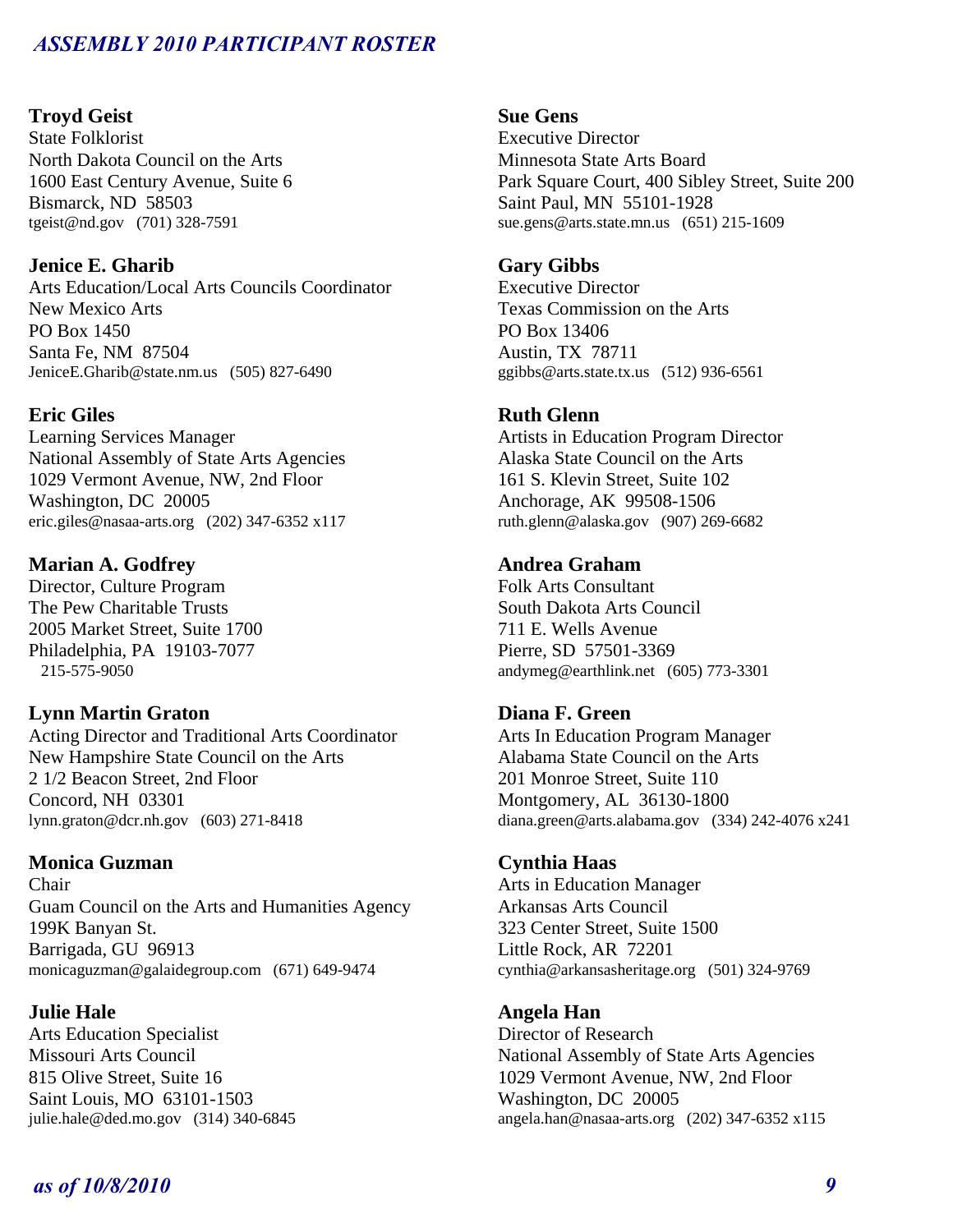### **Anne Hatch**

Folk and Traditional Arts Specialist Wyoming Arts Council 2320 Capitol Avenue Cheyenne, WY 82002 ahatch@state.wy.us (307) 777-7721

## **Dr. Sarah Lynn Hayes**

Chair South Carolina Arts Commission 836 Myrtle Drive Rock Hill, SC 29730 shayes@rock-hill.k12.sc.us 803-980-2060

### **Al Head**

Executive Director Alabama State Council on the Arts 201 Monroe Street, Suite 110 Montgomery, AL 36130-1800 al.head@arts.alabama.gov (334) 242-4076 x245

### **Carol Ann Herbert**

Council Member New Jersey State Council on the Arts 1121 Bradford Drive Point Pleasant Beach, NJ 08742 Carol7009@aol.com (908) 510-5928 (c)

### **Molly Hipp Hubbard**

Council Member Texas Commission on the Arts 2520 Robinhood No. 1612 Houston, TX 77005 mhipp@rice.edu (512) 463-5535

## **Mark Hofflund**

Chair Idaho Commission on the Arts 1420 North 11th St. Boise, ID 83702 mark@idahoshakespeare.org (208) 429-9908 x202

#### **Teresa Hollingsworth**

Senior Director: Film/Media, Visual & Traditional Arts, Accessibility South Arts 1800 Peachtree Street, NW, Suite 808 Atlanta, GA 30309-7603 thollingsworth@southarts.org (404) 874-7244 x14

### **Linda Lowes Hatchel**

Council Member Texas Commission on the Arts 9508 Oak Springs Drive Woodway, TX 76712 lindahatchel@yahoo.com (512) 463-5535

### **Ellen Hays**

Chair Tennessee Arts Commission 1703 Mitchell Avenue Chattanooga, TN 37408 ellenmhays@gmail.com (423) 240-7285 (c)

### **Julie Henahan**

Executive Director Ohio Arts Council 727 East Main Street Columbus, OH 43205 julie.henahan@oac.state.oh.us (614) 728-4445

## **Lisa Higgins**

Folk Arts Program Director Missouri Arts Council, MO Folk Arts Program 21 Parker Hall, University of Missouri Saint Louis, MO 63101-1503 HigginsLL@missouri.edu 573-882-6296

### **R. Scot Hockman**

Education Associate for the Visual and Performing Arts South Carolina Department of Education Office of Standards and Support Columbia, SC 29201 shockman@ed.sc.gov 803-734-0323

#### **Judi Holifield**

Whole Schools Initiative Program Director Mississippi Arts Commission 501 North West Street, Suite 1101A, Woolfolk Building Jackson, MS 39201 jholifield@arts.state.ms.us (601) 359-6040

### **Cinda Holt**

Business Development Specialist Montana Arts Council 514 Winters Lane Stevensville, MT 59870 cholt@montana.com (406) 777-0090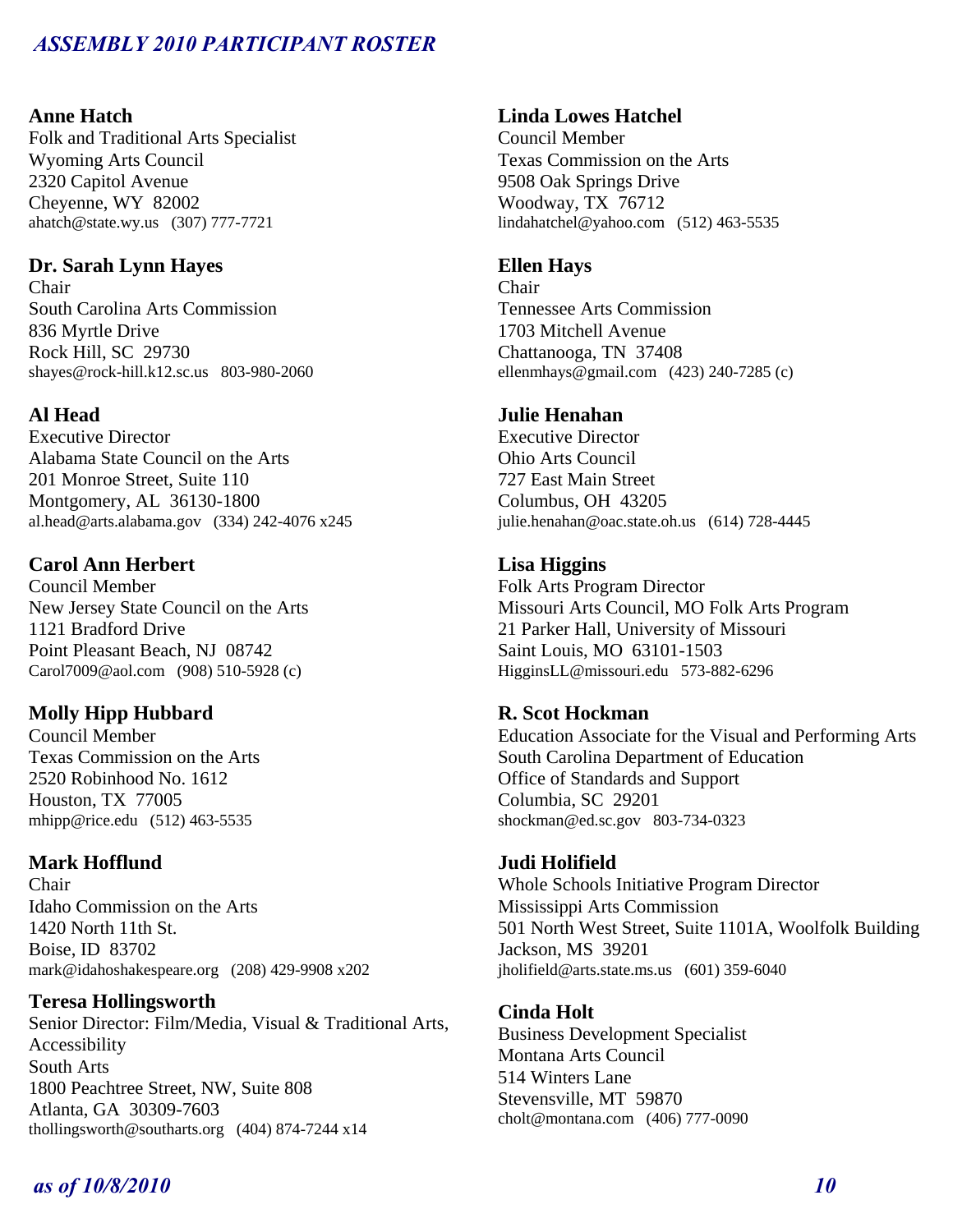### **Jeff Hooper**

Arts Learning Director Ohio Arts Council 727 East Main Street Columbus, OH 43205 jeff.hooper@oac.state.oh.us (614) 728-1839

## **Shirley Howard**

Program Director Maryland State Arts Council 175 W. Ostend Street, Suite E Baltimore, MD 21230 showard@msac.org (410) 767-6542

## **Chris Howell**

Chief Operating Officer Kansas Arts Commission Jayhawk Tower, 700 SW Jackson, Suite 1004 Topeka, KS 66603-3774 chris@arts.ks.gov (785) 368-6547

## **D. Scott Hufford**

Information Systems Specialist Massachusetts Cultural Council 10 St. James Avenue, 3rd Floor Boston, MA 02116-3803 scott.hufford@art.state.ma.us (617) 727-3668 x341

## **Jean Tokuda Irwin**

Arts Education Manager Utah Division of Arts and Museums 617 E. South Temple Street Salt Lake City, UT 84102 jirwin@utah.gov (801) 320-9794

## **Lisa Jaret**

Arts in Education Program Manager Washington State Arts Commission PO Box 42675 Olympia, WA 98504-2675 lisa.jaret@arts.wa.gov (360) 586-2418

## **Pearlie Johnson**

Grants Manager/ADA Coordinator Louisiana Division of the Arts PO Box 44247 Baton Rouge, LA 70804 pjohnson@crt.state.la.us (225) 342-8168

### **Philip Horn**

Executive Director Pennsylvania Council on the Arts 216 Finance Building Harrisburg, PA 17120 phorn@state.pa.us (717) 787-1530

### **Susan Howard-Chrane**

Council Member Texas Commission on the Arts P.O. Box 2219 Boerne, TX 78006 chrane@gvtc.com (512) 463-5535

## **Patty Huffines**

Council Member Texas Commission on the Arts 1602 Leigh Street Austin, TX 78703 phuffines@austin.rr.com (512) 463-5535

### **Margaret Hunt**

**Director** Utah Division of Arts and Museums 617 E South Temple Salt Lake City, UT 84102-1101 margarethunt@utah.gov (801) 236-7551

## **Travis D. James**

TXP, Inc. 1310 South 1st Suite 105 Austin, TX 78749 travisjames@txp.com 521-328-8300

### **Muriel Johnson**

**Director** California Arts Council 1300 I Street, Suite 930 Sacramento, CA 95814 mjohnson@cac.ca.gov (916) 322-6333

### **Tim Jones**

Chair Nevada Arts Council 1479 Wessex Circle Reno, NV 89503-1544 tjones5195@aol.com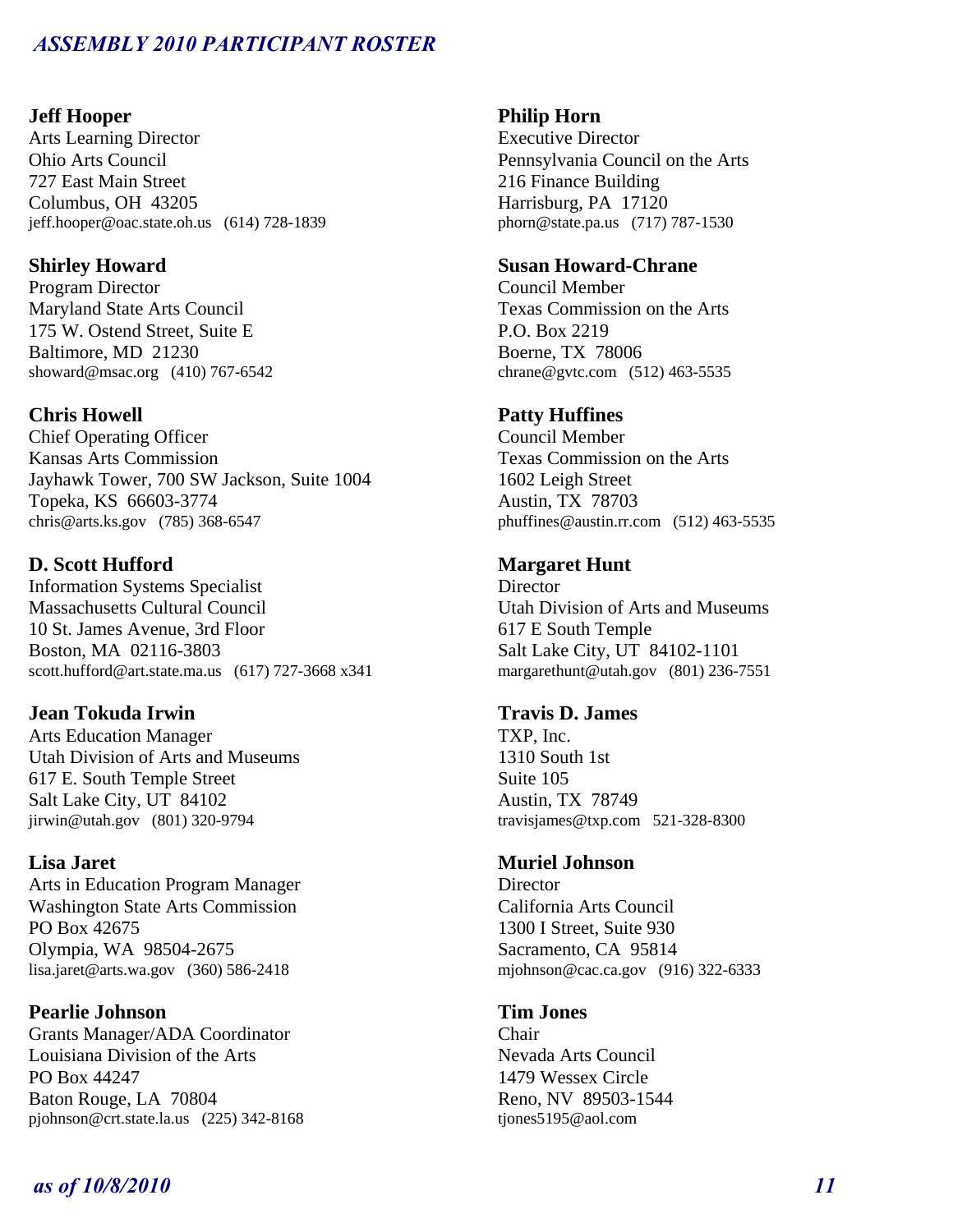### **Bobby Kadis**

Chair North Carolina Arts Council 4143 Gardenlake Drive Raleigh, NC 27612 clayman2001@aol.com (919) 807-6500

## **Dan Katona**

Research and Program Development Director Ohio Arts Council 727 East Main Street Columbus, OH 43205 dan.katona@oac.state.oh.us (614) 995-1662

## **Tasida H. Kelch**

Arts Education Coordinator Virgin Islands Council on the Arts 5070 Norre Gade St Thomas, VI 00802 tkelch@smartnet.vi (340) 774-5984

**Justin Knabb**  State and Local Government Affairs Coordinator Americans for the Arts 1000 Vermont Avenue, NW, 6th Floor Washington, DC 20005 jknabb@artsusa.org (202) 371-2830 x2009

## **Michael Kosmala**

Principal The Canoe Group, Inc. 4300 SW Parkview Ave. Portland, OR 97225 michael@thecanoegroup.com 503-956-5574

## **Kathy Kuszak**

Director of Administration Nebraska Arts Council 1004 Farnam Street, Plaza Level Omaha, NE 68102 kathy.kuszak@nebraska.gov (402) 595-2195

## **Mollie Lakin-Hayes**

Deputy Director South Arts 1800 Peachtree Street, NW, Suite 808 Atlanta, GA 30309-7603 mlakinhayes@southarts.org (404) 874-7244 x31

## **Tom F. Kaiden**

President Greater Philadelphia Cultural Alliance 1616 Walnut St., Suite 600 Philadelphia, PA 19103 tomk@philaculture.org 215-557-7811

## **Jonathan Katz**

CEO National Assembly of State Arts Agencies 1029 Vermont Avenue, NW, 2nd Floor Washington, DC 20005 jonathan@nasaa-arts.org (202) 347-6352

## **Vincent Kitch**

Cultural Arts Program Manager City of Austin, Economic Growth and Redevelopment 301 W 2nd Street, Suite 2030 Austin, TX 78701 vincent.kitch@ci.austin.tx.us (512) 974-9310

## **Bonnie Koba**

Senior Program Manager, AIE Connecticut Commission on Culture and Tourism Arts Division One Constitution Plaza, 2nd Floor Hartford, CT 06103 bonnie.koba@ct.gov (860) 256-2730

### **LuAnne Kozma**

Michigan State University Museum Michigan Traditional Arts Program 23837 West Lebost Novi, MI 48375 birchtrees5@gmail.com 248 473-5761

## **Dana LaFonta**

Executive Director Louisiana Division of the Arts PO Box 44247 Baton Rouge, LA 70804 dlafonta@crt.state.la.us (225) 342-8187

## **Rocco Landesman**

Chairman National Endowment for the Arts 1100 Pennsylvania Avenue Washington, DC 20506 chairman@arts.gov (202) 682-5414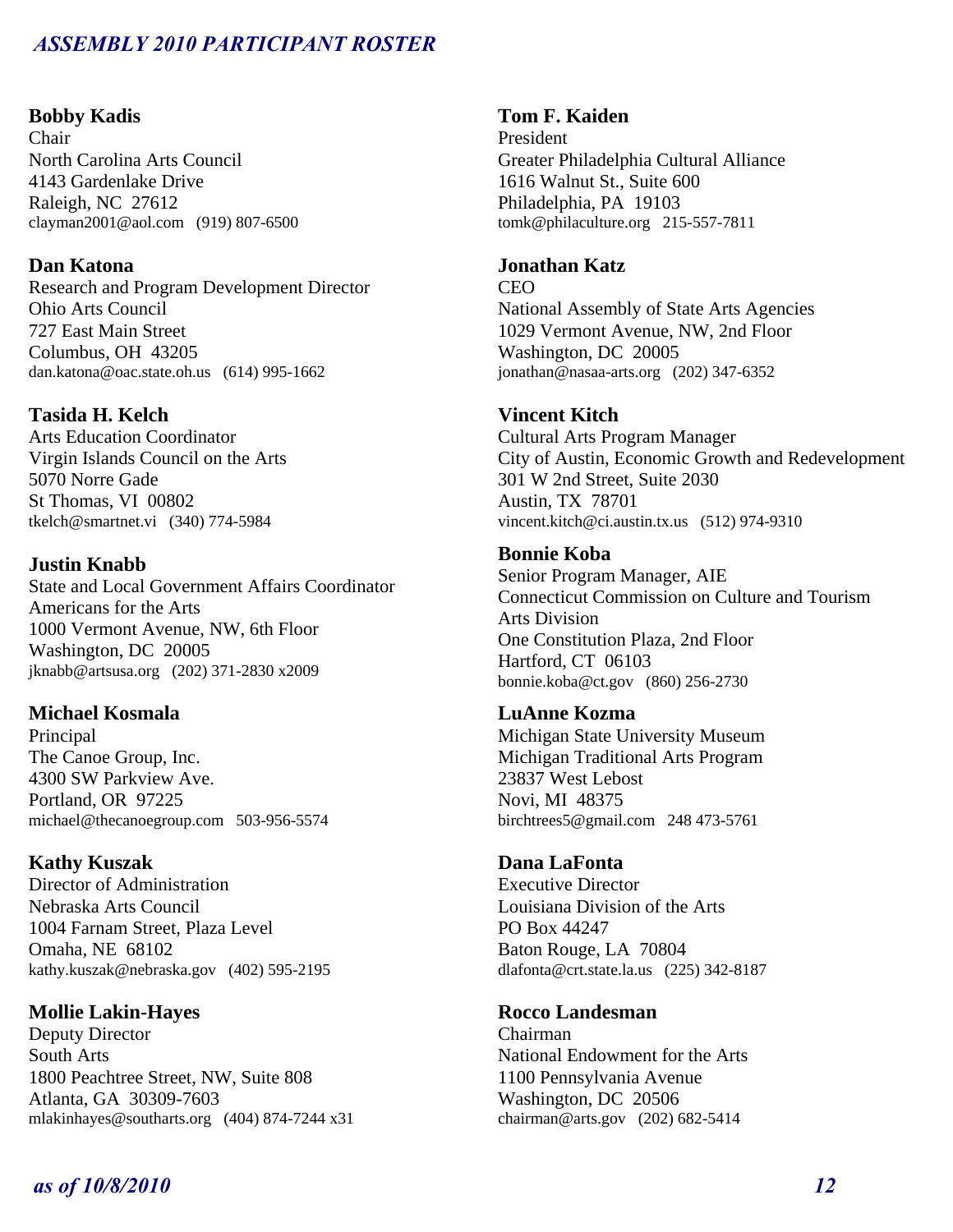## **Susan S. Landis**

Chair West Virginia Division of Culture and History Commission on the Arts Beckley Area Foundation 129 Main Street, Suite 203 Beckley, WV 25801

## **Linda Lee**

Grants Manager Iowa Arts Council 600 E. Locust Des Moines, IA 50319-0290 Linda.Lee@iowa.gov (515) 242-6194

## **Liza Lewis**

Council Member Texas Commission on the Arts 801 Ivy Lane San Antonio, TX 78209 liza@swtrd.com (512) 463-5535

## **Kelly Liu**

National Standard Associate National Assembly of State Arts Agencies 1029 Vermont Avenue, NW, 2nd Floor Washington, DC 20005 Kelly.Liu@nasaa-arts.org (202) 347-6352

## **Katie Lyles Levy**

Accessibility Specialist National Endowment for the Arts 1100 Pennsylvania Avenue, Room 523 Washington, DC 20506 lylesk@arts.endow.gov 202-682-5733

## **Betty L. Mahoney**

Executive Director Virgin Islands Council on the Arts 5070 Norre Gade St Thomas, VI 00802 blmahoney@smartnet.vi (340) 774-5984

## **Elaine Mariner**

Executive Director Colorado Creative Industries 1625 Broadway, #2700 Denver, CO 80204 elaine.mariner@state.co.us (303) 892-3870

## **Kim Leavitt**

Director of Arts Education Tennessee Arts Commission Citizens Plaza, 401 Charlotte Avenue Nashville, TN 37243-0780 kim.leavitt@tn.gov (615) 532-5934

## **Vivien Lee**

Arts Program Specialist Hawai'i State Foundation on Culture and the Arts 250 South Hotel Street, 2nd Floor Honolulu, HI 96813 vivien.lee@hawaii.gov (808) 586-0768

## **Shannah Lineberger**

Research Associate National Assembly of State Arts Agencies 1029 Vermont Avenue, NW, 2nd Floor Washington, DC 20005 shannah.sphar@nasaa-arts.org (202) 347-6352 x111

## **Todd Lowe**

Chair Kentucky Arts Council 1084 Majestic Oaks Way Simpsonville, KY 40067 tlowe@parthenonllc.com 502-327-5661

## **Robert L. Lynch**

President & CEO Americans for the Arts 1000 Vermont Avenue, NW, 6th Floor Washington, DC 20005 Rlynch@artsusa.org (202) 371-2830

## **William Mandicott**

Chair Maryland State Arts Council 28 Beall's Lane Frostburg, MD 21532 wmandicott@frostburg.edu 301-687-4151

## **Michael Markey**

Arts Industry Manager Nebraska Arts Council 1004 Farnam Street, Plaza Level Omaha, NE 68102 (402) 595-3935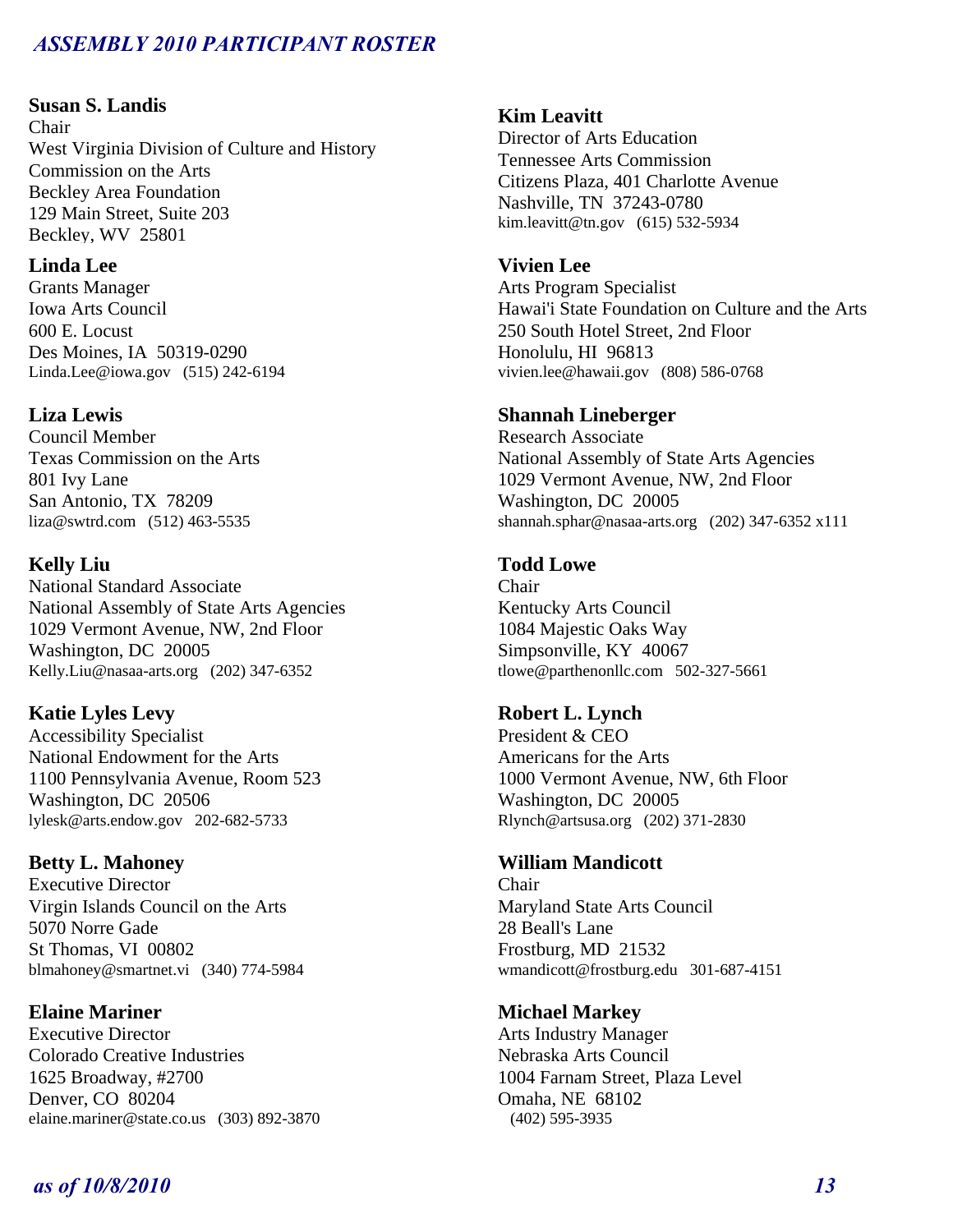## **Wayne Martin**

Senior Program Director for Community Arts Development North Carolina Arts Council MSC #4632, Department of Cultural Resources Raleigh, NC 27699-4632 wayne.martin@ncdcr.gov (919) 807-6506

## **Ken May**

Executive Director South Carolina Arts Commission 1800 Gervais Street Columbia, SC 29201 KMay@arts.sc.gov (803) 734-8689

## **Paul Kellam McCash, Jr.**

Council Member Texas Commission on the Arts 4 Lambeth Place Texarkana, TX 75503-2540 pkmcjr@cableone.net (512) 463-5535

## **Susan McDowell**

Grants Program Assistant Vermont Arts Council 136 State Street, Drawer 33 Montpelier, VT 05633-6001 smcdowell@vermontartscouncil.org (802) 828-0152

## **Amy McKay**

Public Information Officer Ohio Arts Council 727 East Main Street Columbus, OH 43205 amy.mckay@oac.state.oh.us (614) 728-4463

## **Jim Bob McMillan**

Deputy Director Texas Commission on the Arts PO Box 13406 Austin, TX 78711 jbmcmillan@arts.state.tx.us (512) 936-6572

## **L. Saunders McNeill**

Community and Native Arts Program Director Alaska State Council on the Arts 161 S. Klevin Street, Suite 102 Anchorage, AK 99508-1506 saunders.mcneill@alaska.gov (907) 269-6603

### **Andi Mathis**

Program Specialist, State & Regional National Endowment for the Arts 1100 Pennsylvania Avenue, Room 722 Washington, DC 20506 mathisa@arts.endow.gov (202) 682-5430

## **Mary Kennedy McCabe**

Executive Director Mid-America Arts Alliance 2018 Baltimore Avenue Kansas City, MO 64108 mary@maaa.org (816) 421-1388

### **Nicole AJ Mccloud**

Labotanica/Project Row House 2306 Wentworth Houston, TX 77004 la@labotanica.org

### **Gaye Greever McElwain**

Director of Marketing & Development Texas Commission on the Arts PO Box 13406 Austin, TX 78711 gmcelwain@arts.state.tx.us (512) 936-6562

### **Beck McLaughlin**

Education & Web Services Director Montana Arts Council P.O. Box 202201 Helena, MT 59620-2201 bemclaughlin@mt.gov (406) 444-6522

### **Donna McNeil**

**Director** Maine Arts Commission 193 State Street, 25 State House Station Augusta, ME 04333-0025 donna.mcneil@maine.gov (207) 287-2726

### **Lori Meadows**

Executive Director Kentucky Arts Council 21st Floor, Capital Plaza Tower, 500 Mero Street Frankfort, KY 40601-1974 lori.meadows@ky.gov (502) 564-8110 x482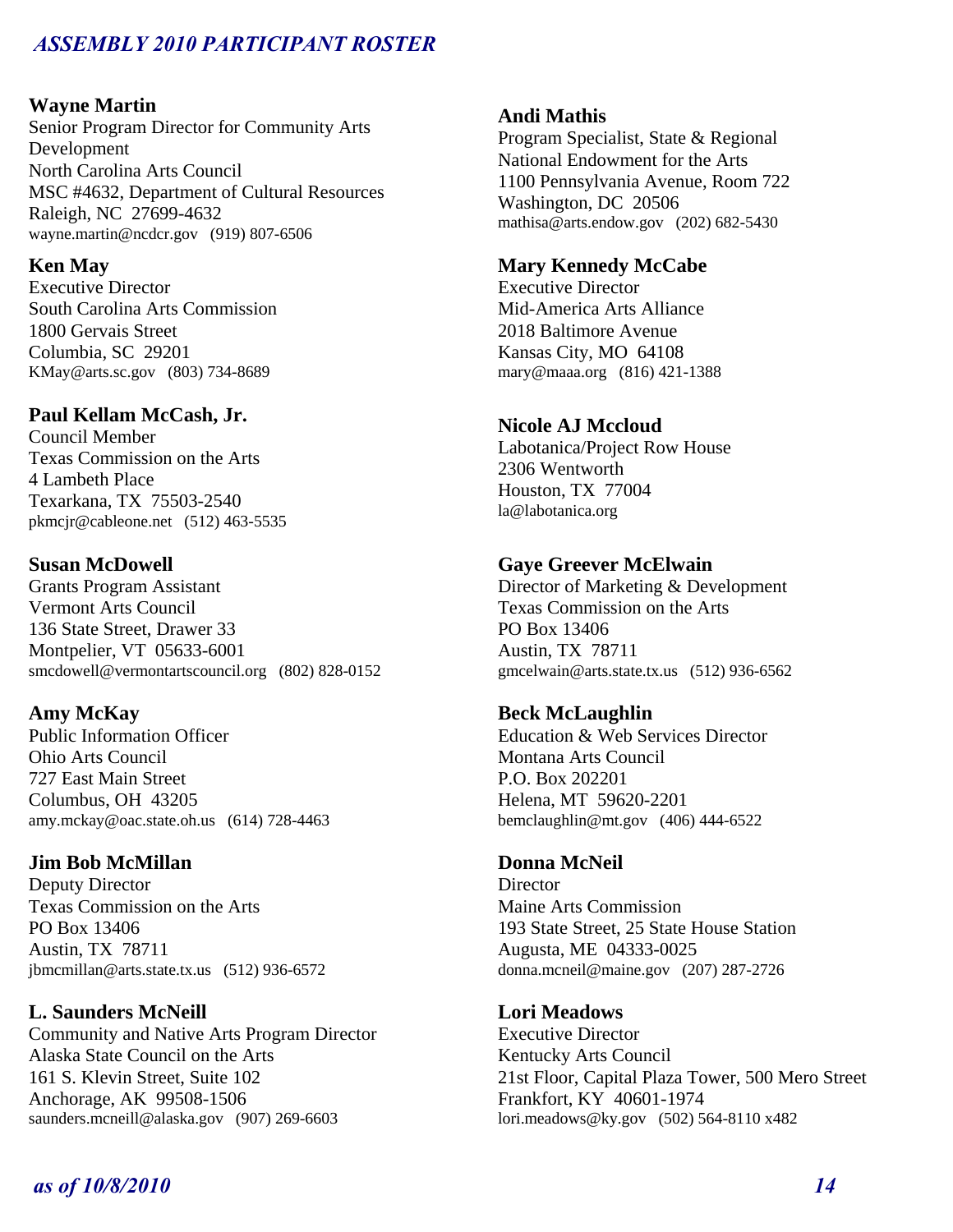## **Gwendolyn K. Meister**

Executive Director Nebraska Folklife Network 5620 Hunts Drive Lincoln, NE 68512 plainsculture@nebraska.com (402) 420-5442

## **John Bryce Merrill**

Research Fellow Western States Arts Federation 1743 Wazee Street, Suite 300 Denver, CO 80202 jbmerril@iusb.edu (303) 629-1166

## **Anne Marie Miller**

Executive Director ArtPRIDE New Jersey 432 High Street Burlington, NJ 08016 artpride@artpridenj.com (609) 443-3582

## **Mary Margaret Miller**

Heritage Program Director Mississippi Arts Commission 501 North West Street, Suite 1101A, Woolfolk Building Jackson, MS 39201 mmiller@arts.state.ms.us (601) 359-6034

## **Lise Monty**

Chair Delaware Division of the Arts 2113 Fairfield Place Wilmington, DE 19805 montyleary@aol.com

# **Margaret Weisbrod Morris**

Program Manager, Arts in Education Kansas Arts Commission Jayhawk Tower, 700 SW Jackson, Suite 1004 Topeka, KS 66603-3774 margaret@arts.ks.gov (785) 368-6545

## **Larry Morrisey**

Director of Grants & Special Intiatives/ Acting Heritage Program Director Mississippi Arts Commission 501 North West Street, Suite 1101A, Woolfolk Building Jackson, MS 39201 morrisey@arts.state.ms.us (601) 359-6036

## **Karen Merklin**

Grants Manager Wyoming Arts Council 2320 Capitol Avenue Cheyenne, WY 82002 KMERKL1@state.wy.us (307) 777-7743

## **Robin Middleman**

Senior Program Officer, Arts Education New Jersey State Council on the Arts PO Box 306 Trenton, NJ 08625 RobinM@arts.sos.state.nj.us (609) 984-6815

## **Jill Miller**

Chair Utah Division of Arts and Museums Sundance Institute, P.O. Box 684429 Park City, UT 84068 jill\_miller@sundance.org 435-658-3456

## **Denise Miyahana**

Arts Program Specialist Hawai'i State Foundation on Culture and the Arts 250 South Hotel Street, 2nd Floor Honolulu, HI 96813 denise.miyahana@hawaii.gov (808) 586-0771

## **Anina Moore**

Program Administrator Texas Commission on the Arts PO Box 13406 Austin, TX 78711 anina@arts.state.tx.us (512) 936-6573

## **Marirose Morris**

Arts Access Specialist Wyoming Arts Council 2320 Capitol Avenue Cheyenne, WY 82002 mmorri@state.wy.us (307) 777-7723

## **Kathleen Mundell**

Traditional Arts Specialist Maine Arts Commission Cultural Resources, Inc., Box 1175 Rockport, ME 04856 mainetraditionalarts@gmail.com (207) 236-6741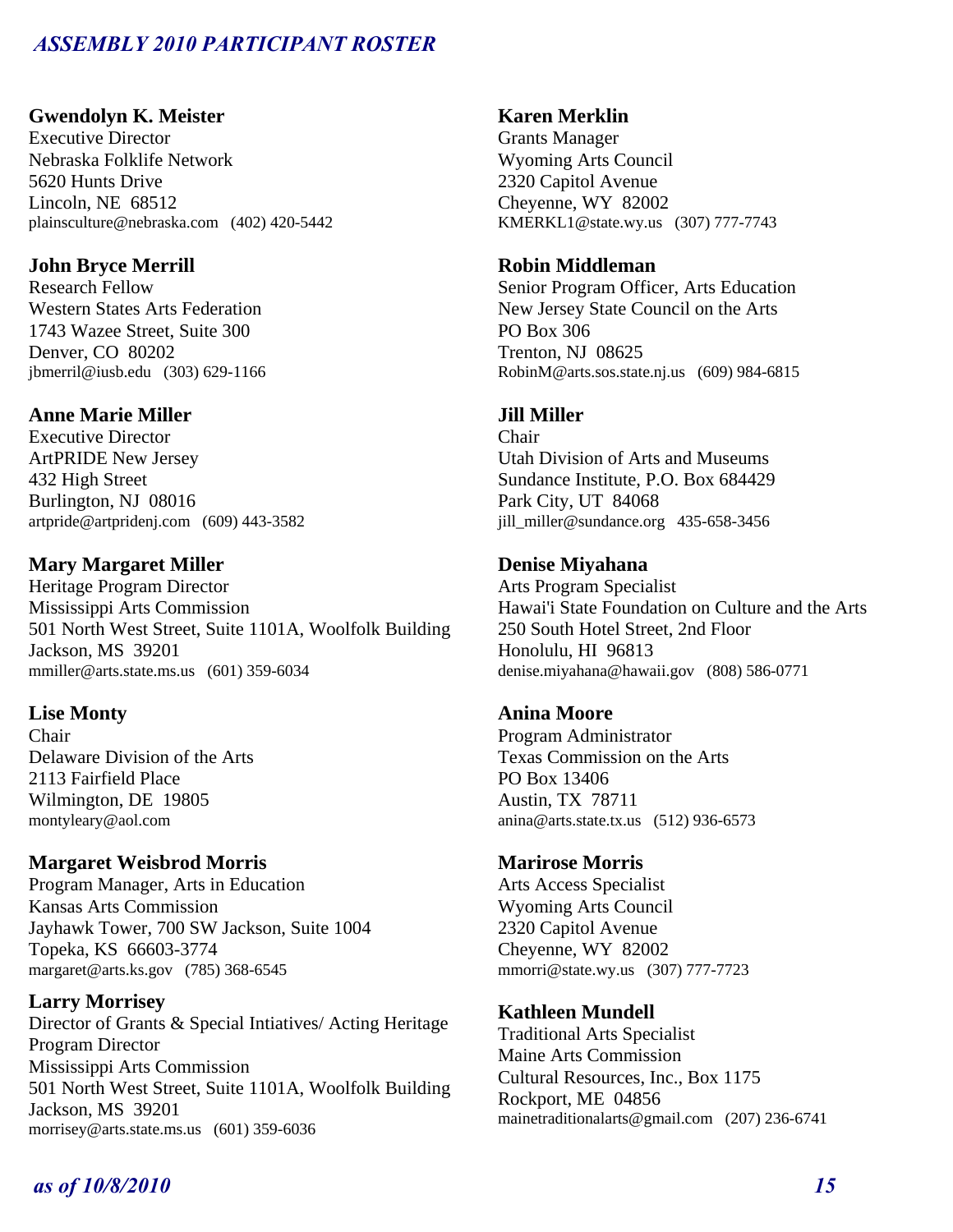### **Clifford Murphy**

Program Director Maryland State Arts Council 175 W. Ostend Street, Suite E Baltimore, MD 21230 cmurphy@msac.org (410) 767-6450

## **Gloria Nauden**

Executive Director DC Commission on the Arts and Humanities 1371 Harvard Street NW Washington, DC 20009 gloria.nauden@dc.gov (202) 724-2224

## **Sara Needles**

Cultural Resources Administrator Department of State Parks and Cultural Resources 2301 Central Avenue Cheyenne, WY 82002 sneedl@state.wy.us 307-777-7637

### **Anne Nichols**

HR and Finance Associate/504 Coordinator Mid-America Arts Alliance 2018 Baltimore Avenue Kansas City, MO 64108 annen@maaa.org (816) 421-1388

### **Marilyn Nielsen**

Deputy Director California Arts Council 1300 I Street, Suite 930 Sacramento, CA 95814 mnielsen@cac.ca.gov (916) 322-6404

#### **Maida Owens**

Louisiana Folklife Director Louisiana Division of the Arts PO Box 44247 Baton Rouge, LA 70804 mowens@crt.state.la.us (225) 342-8178

## **Jeanne Parker**

Council Member Texas Commission on the Arts 8106 Chalk Knoll Drive Austin, TX 78735 jparker20@austin.rr.com (512) 463-5535

## **Jacquelyn Nance**

Chair Ohio Arts Council Philanthropic Solutions, Ltd. 30799 Pinetree Road #432 Cleveland, OH 44124 jakkinance@aol.com

## **David Neary**

Chair Wyoming Arts Council 635 South Third Street Lander, WY 82520 dmneary@bresnan.net (307) 332-2905

#### **Alex Nelson**

Arts Learning Coordinator Arizona Commission on the Arts 417 West Roosevelt Street Phoenix, AZ 85003 anelson@azarts.gov (602) 771-6521

### **Gail Niebrugge**

Vice Chair Alaska State Council on the Arts P.O. Box 4187 Palmer, AK 99645 niebrugg@mtaonline.net (907) 269-6610

### **Toni Oravez**

Program Support Specialist Idaho Commission on the Arts PO Box 83720 Boise, ID 83712-0008 toni.oravez@arts.idaho.gov (208) 334-2119

### **Michael Pangburn**

**Director** South Dakota Arts Council 711 E. Wells Avenue Pierre, SD 57501-3369 michael.pangburn@state.sd.us (605) 773-5507

**Jackie Parsons** 

Chair Montana Arts Council N. Plains Indian Crafts Association PO Box 589 Browning, MT 59417 406-338-7521 x2170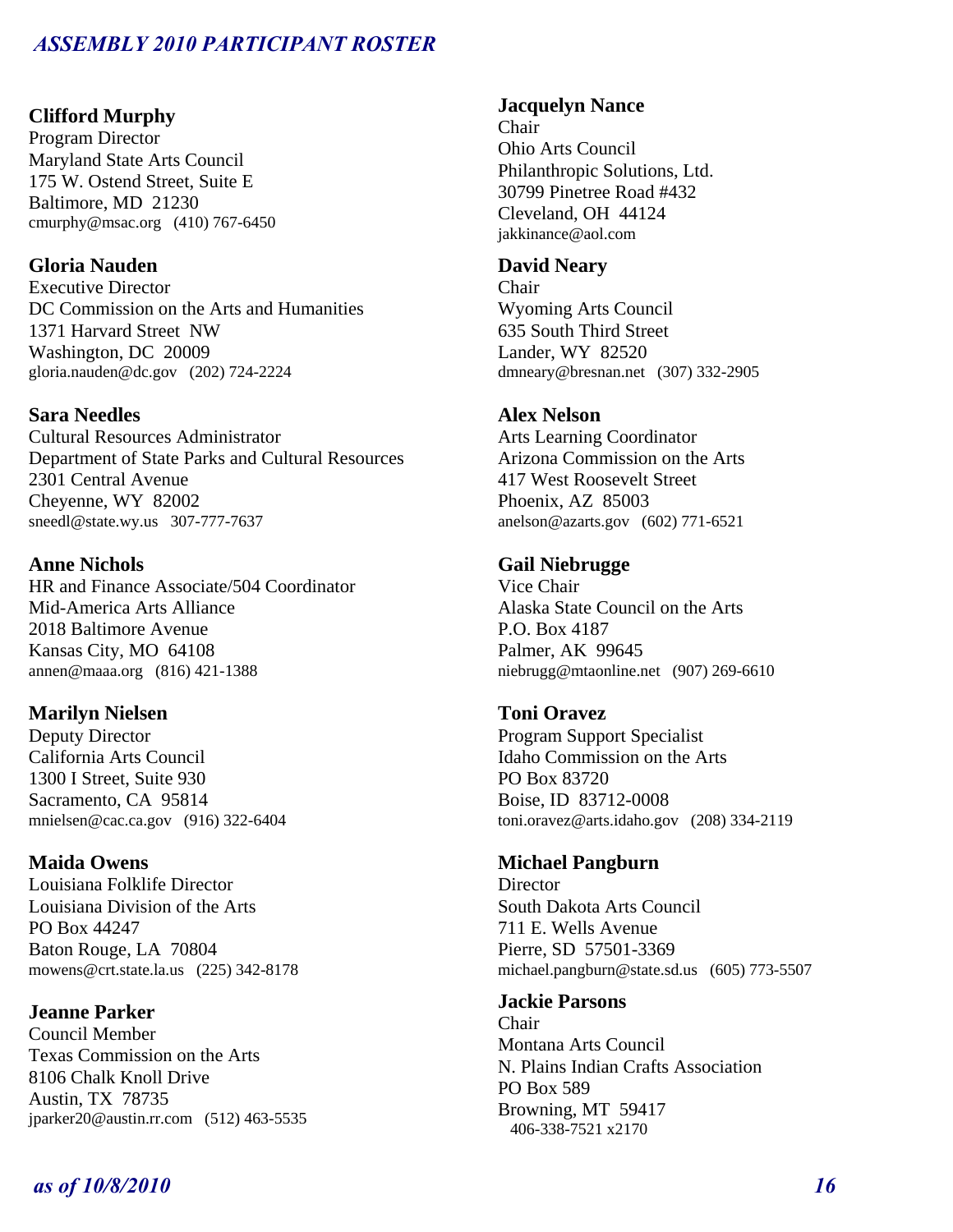## **Elena Calderon Patino**

Community Arts Program Director Rhode Island State Council on the Arts One Capitol Hill, 3rd Floor Providence, RI 02908 epatino@arts.ri.gov (401) 222-6996

## **Kelly Pepper**

Director of Organization Services/Community Development Director Louisiana Division of the Arts PO Box 44247 Baton Rouge, LA 70804 kpepper@crt.state.la.us (225) 342-8175

## **Ruth Piispanen**

Director, Arts in Education Idaho Commission on the Arts PO Box 83720 Boise, ID 83712-0008 ruth.piispanen@arts.idaho.gov (208) 334-2119

# **Shannon Planchon**

Assistant Director/Accessibility Coordinator Oregon Arts Commission OAC Portland Office, 121 SW Salmon St., Ste 205 Portland, OR 97204 shannon.planchon@state.or.us 503-229-6062

## **Lee Powell**

Deputy Director Mississippi Arts Commission 501 North West Street, Suite 1101A, Woolfolk Building Jackson, MS 39201 lpowell@arts.state.ms.us (601) 359-6030

## **Jane Preston**

Director of Programs New England Foundation for the Arts 145 Tremont Street, 7th Floor Boston, MA 02111 jpreston@nefa.org (617) 951-0010

## **Billye Proctor Shaw**

Council Member Texas Commission on the Arts 1760 River Oaks Road Abilene, TX 79605 beeps@abilene.com 512-463-5535

## **Joy Pennington**

Executive Director Arkansas Arts Council 323 Center Street Suite 1500 Little Rock, AR 72201 joy@arkansasheritage.org (501) 324-9770

## **Jeff Pierson**

Executive Director West Virginia Division of Culture and History Commission on the Arts 1900 Kanawha Boulevard East Charleston, WV 25305 jeff.a.pierson@wv.gov (304) 558-0240 x717

## **Le'ala E. Pili**

Executive Director American Samoa Council on Culture, Arts and Humanities P.O. Box 1540 Pago Pago, AS 96799 ascach07@gmail.com (684) 633-4347

## **Terry Plummer**

Community Arts Development Delaware Division of the Arts Carvel State Office Building, 820 North French St., 4th Wilmington, DE 19801 terry.plummer@state.de.us (302) 577-8280

## **Patrice Walker Powell**

Deputy Chairman for Programs & Partnerships National Endowment for the Arts 1100 Pennsylvania Avenue Washington, DC 20506 powellp@arts.endow.gov (202) 682-5581

## **Stephanie Price**

Grants Specialist Idaho Commission on the Arts PO Box 83720 Boise, ID 83712-0008 stephanie.price@arts.idaho.gov (208) 334-2119

## **Brenna Quigley-Aravena**

Director, Support To the Arts Office Institute of Puerto Rican Culture PO Box 902-4184 San Juan, PR 00902-4184 bquigley@icp.gobierno.pr (787) 724-3210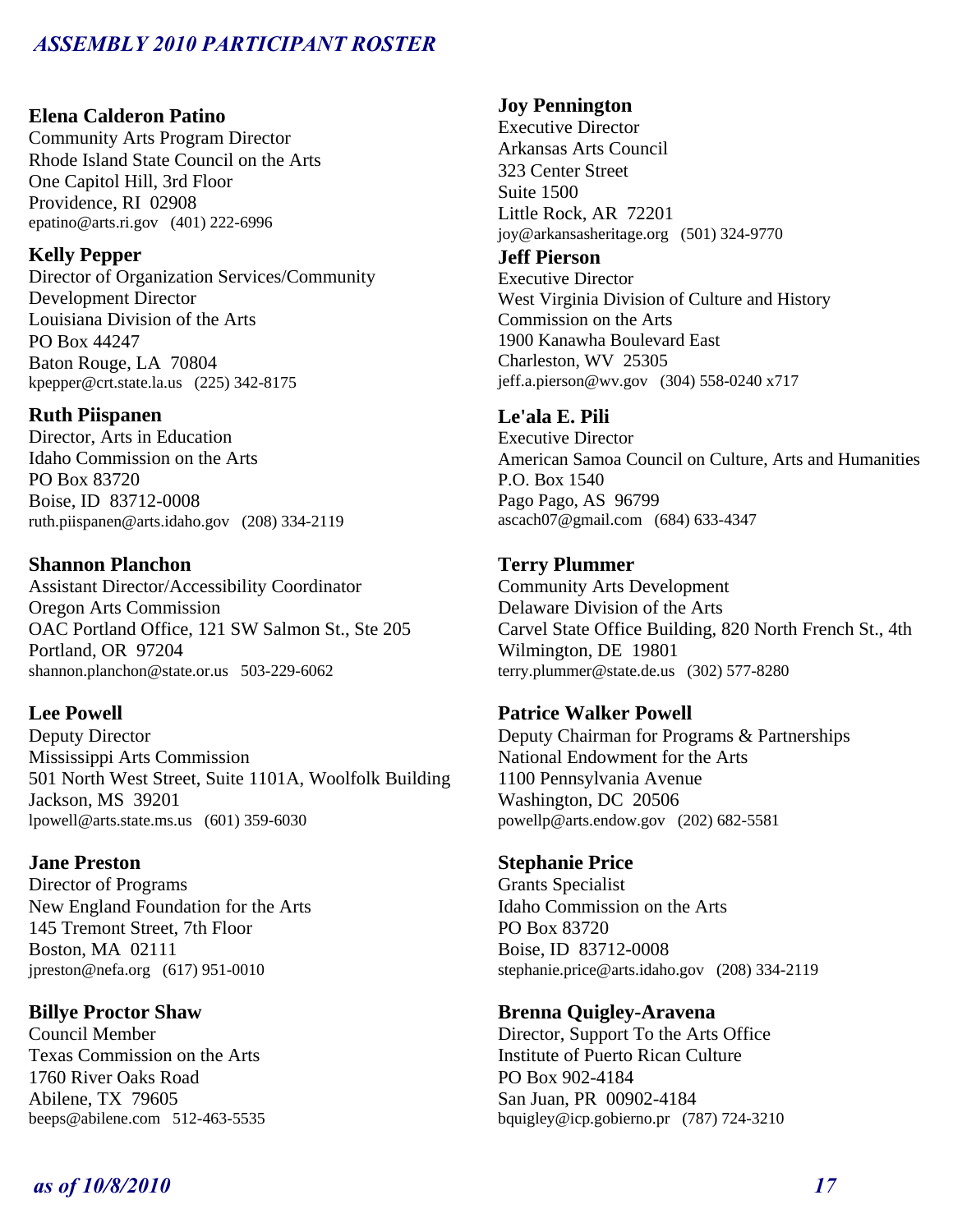## **Rebecca Quinn**

Council Member Alabama State Council on the Arts 48 St. James Square Huntsville, AL 35801 beckyquinn@prodigy.net 256-536-2969

### **Mary Regan**

Executive Director North Carolina Arts Council MSC #4632, Department of Cultural Resources Raleigh, NC 27699-4632 mary.regan@ncdcr.gov (919) 807-6525

### **Rod Reiner**

Deputy Director Tennessee Arts Commission Citizens Plaza, 401 Charlotte Avenue Nashville, TN 37243-0780 rod.reiner@tn.gov (615) 741-2093

### **Bruce Richardson**

Council Member and Past Chair Wyoming Arts Council 741 W. 58th St. Casper, WY 82601 brichard@uwyo.edu (307) 268-2393

### **Brian Rogers**

Deputy Executive Director Pennsylvania Council on the Arts 216 Finance Building Harrisburg, PA 17120 brogers@state.pa.us (717) 783-2539

### **Randall Rosenbaum**

Executive Director Rhode Island State Council on the Arts One Capitol Hill, 3rd Floor Providence, RI 02908 randy@arts.ri.gov (401) 222-3883

### **Jesse Rye**

Program Director Maryland State Arts Council 175 W. Ostend Street, Suite E Baltimore, MD 21230 JRye@MSAC.org (410) 767-8851

### **Nick Rabkin**

NORC At the University of Chicago 1155 E 60th Street Chicago, IL 60637 rabkin-nick@norc.org 773-256-6026

### **Randall Reid-Smith**

Commissioner West Virginia Division of Culture and History 1900 Kanawha Boulevard East Charleston, WV 25305 Randall.ReidSmith@wv.gov (304) 558-0240

### **Lewis Ricci**

Executive Director Indiana Arts Commission 100 N. Senate Ave., Room N505 Indianapolis, IN 46204 lricci@iac.in.gov (317) 232-1288

## **Osvaldo Rodriguez**

Grants Officer Institute of Puerto Rican Culture PO Box 902-4184 San Juan, PR 00902-4184 osrodriguez@icp.gobierno.pr (787) 724-3210

### **John Rohman**

Chair Maine Arts Commission 198 Broadway Bangor, ME 04401 john.rohman@wbrcae.com (207) 947-4511

#### **Cobie Russell**

At-Large Council Member Texas Commission on the Arts 3533 Dartmouth Avenue Dallas, TX 75205 cobie.russell@me.com (512) 463-5535

## **Terri Salazar**

Council Member New Mexico Arts 4641 Los Poblanos Circle Los Ranchos, NM 87107 terrisal@gmail.com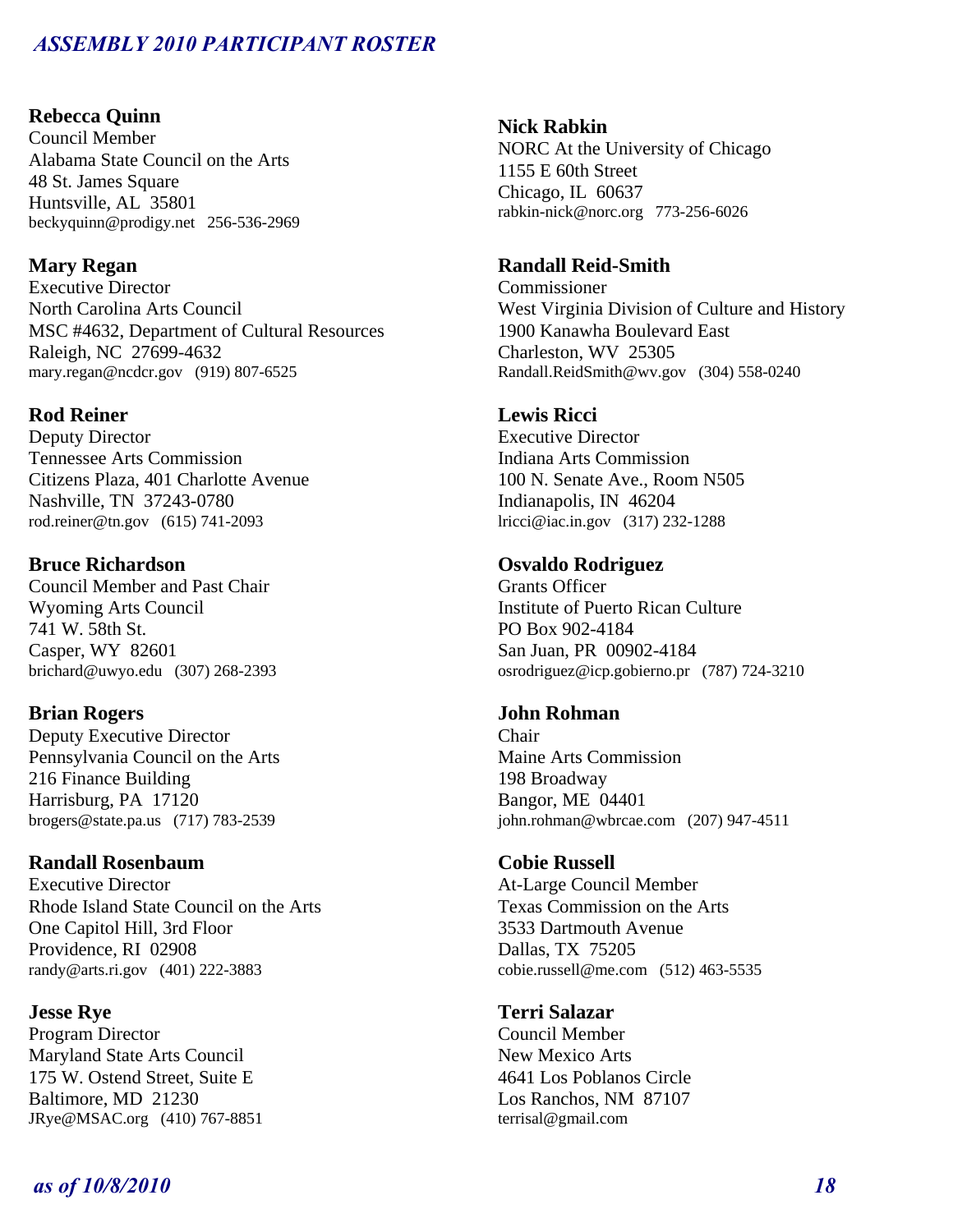## **Susan Salkin**

Deputy Director Delaware Division of the Arts Carvel State Office Building, 820 North French St., 4th Wilmington, DE 19801 susan.salkin@state.de.us (302) 577-8287

## **Laura Scanlan**

Director of State and Regional Partnerships National Endowment for the Arts 1100 Pennsylvania Avenue, Suite 710 Washington, DC 20506 202-682-5583

### **Cassandra Scholte Jensen**

Program Administrator Texas Commission on the Arts PO Box 13406 Austin, TX 78711 cassandra.scholte@arts.state.tx.us (512) 936-6563

## **Diane Scolaro**

Director of Communications & Development Vermont Arts Council 136 State Street, Drawer 33 Montpelier, VT 05633-6001 dscolaro@vermontartscouncil.org (802) 828-5423

### **Sheila Sears**

Arts Education Manager Colorado Creative Industries 1625 Broadway, Suite 2700 Denver, CO 80202 sheila.sears@state.co.us 303-892-3852

### **Patricia Moore Shaffer**

Program Evaluation Officer National Endowment for the Arts 1100 Pennsylvania Avenue Washington, DC 20506 shafferp@arts.gov (202) 682-5743

## **Sandy Shaughnessy**

Division Director Florida Division of Cultural Affairs R.A. Gray Bldg., 3rd Floor, 500 South Bronough Street Tallahassee, FL 32399-0250 sshaughnessy@dos.state.fl.us (850) 245-6480

#### **Riki Saltzman**

Folklife and Accessibility Coordinator Iowa Arts Council 600 E. Locust Des Moines, IA 50319-0290 riki.saltzman@iowa.gov (515) 242-6195

#### **Amy Schmidt**

Public Information Officer/Accessibility Coordinator North Dakota Council on the Arts 1600 East Century Avenue, Suite 6 Bismarck, ND 58503 amschmid@nd.gov (701) 328-7594

### **Thomas Schorgl**

Council Member, Ohio Arts Council Community Partnership for Arts & Culture 1900 Superior Avenue, Suite 130 Cleveland, OH 44114 tbs@cpacbiz.org 216-575-0331

## **Terry Scrogum**

Executive Director Illinois Arts Council 100 West Randolph Street, Suite 10-500 Chicago, IL 60601 terry.scrogum@illinois.gov (312) 814-6758

### **Tialuga Seloti**

Vice Chairman American Samoa Council on Culture, Arts and **Humanities** P.O. Box 1540, Pago Pago, AS 96799 (684) 633-4347

#### **Ronna Lee Sharpe**

Consultant: Cultural Heritage Specialist Colorado Creative Industries Museum of Western Colorado, P.O. Box 20000-5020 Grand Junction, CO 81502-5020 rsharpe@westcomuseum.org (970) 242-0971 x221

### **Dave Shaw**

Russell/Shaw 610 Brazos Suite 500 Austin, TX 78701 512-499-8009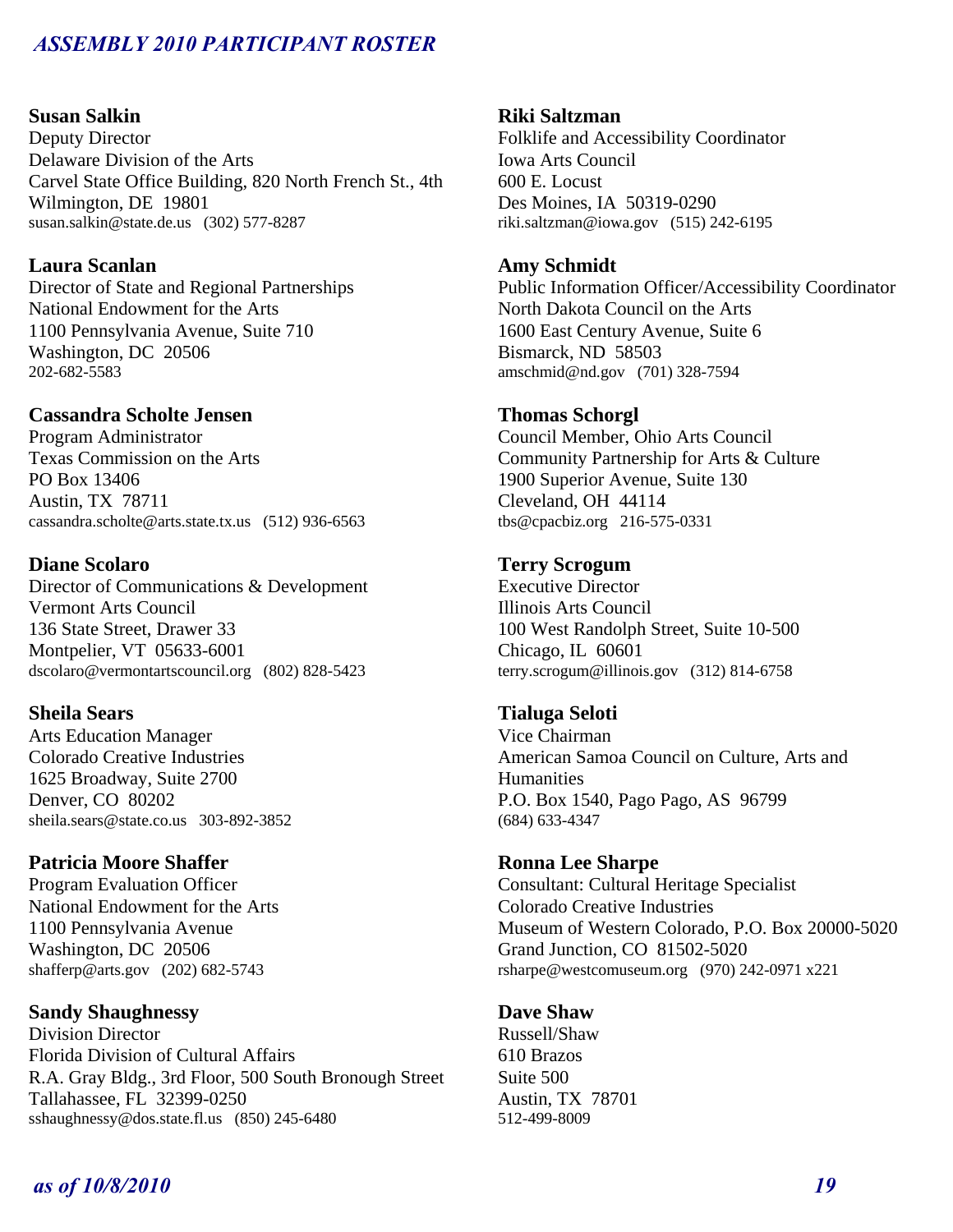## **Linda B. Shearer**

Project Row Houses P.O. Box 1101 Houston, TX 77251 lshearer@projectrowhouses.org 713-526-7662

## **Dora Shick**

Membership Associate National Assembly of State Arts Agencies 1029 Vermont Avenue, NW, 2nd Floor Washington, DC 20005 dora.shick@nasaa-arts.org (202) 347-6352 x108

### **Amy Skillman**

Director, Arts & Heritage Programs Institute for Cultural Partnerships 3211 North Front St., Suite 104 Harrisburg, PA 17100 skillman@culturalpartnerships.org 717-238-1771

## **Traci Slater-Rigaud**

Director, National Arts and Humanities Youth Program Awards National Assembly of State Arts Agencies 1029 Vermont Avenue, NW, 2nd Floor Washington, DC 20005 tslater-rigaud@pcah.gov (202) 682-5540

## **Shirley Smith**

Systems Administrator Mississippi Arts Commission 501 North West Street, Suite 1101A, Woolfolk Building Jackson, MS 39201 ssmith@arts.state.ms.us (601) 359-6030

## **Elizabeth Sowards**

Council Member South Carolina Arts Commission 315 Quail Walk Trail Chapin, SC 29036 easowards@aol.com (803) 734-8696

## **Rusty Sox**

Senior Manager for Program Development South Carolina Arts Commission 1800 Gervais Street Columbia, SC 29201 rsox@arts.sc.gov (803) 734-8899

## **Barbara Shepherd**

Director, National Partnerships The John F. Kennedy Center for the Performing Arts P.O. Box 101510 Arlington, VA 22210 BBShepherd@kennedy-center.org (202) 416-8806

## **Malissa Feruzzi Shriver**

Chair California Arts Council 222 Adelaide Drive Santa Monica, CA 90402 malissaferuzzi@aol.com (310) 394-9022

## **Marty Skomal**

Director of Programs Nebraska Arts Council 1004 Farnam Street, Plaza Level Omaha, NE 68102 marty.skomal@nebraska.gov (402) 595-2122

## **Laura S. Smith**

Chief Advancement Officer National Assembly of State Arts Agencies 1029 Vermont Avenue, NW, 2nd Floor Washington, DC 20005 laura@nasaa-arts.org (202) 347-6352

## **Dr. Willie Smyth**

Folk Arts Program Manager Washington State Arts Commission PO Box 42675 Olympia, WA 98504-2675 willie.smyth@arts.wa.gov (360) 586-2856

### **Polly Sowell**

At-Large Council Member Texas Commission on the Arts 1100 A Winstead Austin, TX 78703 psowell@austin.rr.com (512) 463-5535

## **Claude Stephenson**

Folk Arts Coordinator / 504 ADA Coordinator New Mexico Arts PO Box 1450 Santa Fe, NM 87504 claude.stephenson@state.nm.us (505) 827-6490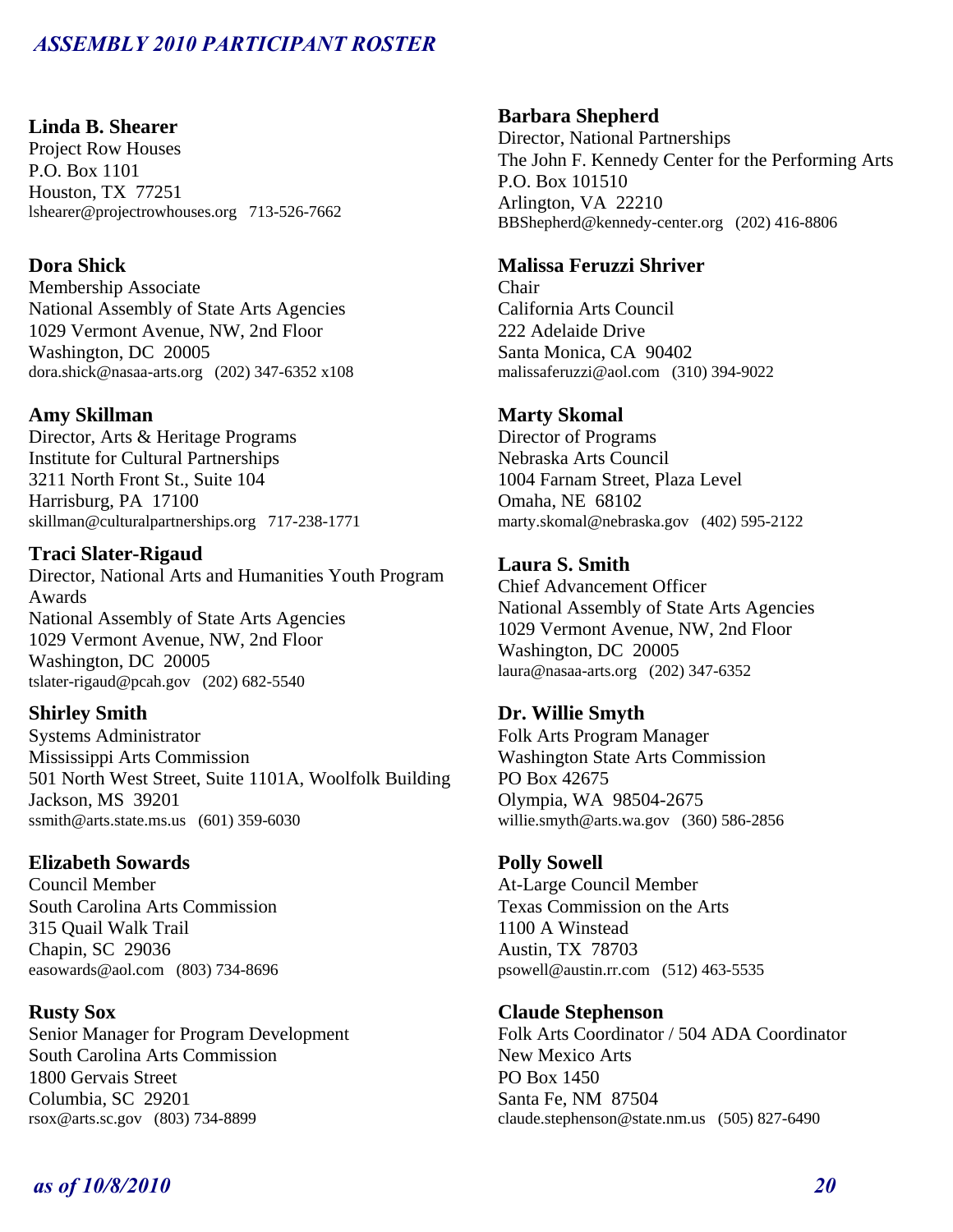### **Saipologa Stevens**

Community Programs Manager American Samoa Council on Culture, Arts and Humanities P.O. Box 1540, Pago Pago, AS 96799 ascach07@gmail.com (684) 633-4347

## **Sue Struve**

Communications Manager National Assembly of State Arts Agencies 1029 Vermont Avenue, NW, 2nd Floor Washington, DC 20005 sue.struve@nasaa-arts.org (202) 347-6352 x109

### **Susan Stubson**

Council Member Wyoming Arts Council 1645 South Chestnut Casper, WY 82601 susanstubson@hotmail.com (307) 234-1881

## **Mr. T. Samuell Sunia**

Arts in Education Manager American Samoa Council on Culture, Arts and **Humanities** P.O. Box 1540, Pago Pago, AS 96799 ascach07@gmail.com (684) 633-4347

### **Dana Douglass Swann**

Executive Assistant Texas Commission on the Arts PO Box 13406 Austin, TX 78711 dana.swann@arts.state.tx.us (512) 936-6570

### **Paula Terry**

Former Director, AccessAbility Office National Endowment for the Arts 1100 Pennsylvania Avenue Washington, DC 20506 terryp@arts.endow.gov (202) 682-5530

**Rebecca S. Thomas**  Nonprofit Finance Fund 484 Massachusetts Avenue Unit #3 Boston, MA 02118 Rebecca.Thomas@nffusa.org 617-204-9772

### **Lynn Strehlow**

Information Services Specialist II, Grants Office Illinois Arts Council 100 West Randolph Street, Suite 10-500 Chicago, IL 60601 lynn.strehlow@illinois.gov (312) 814-6763

## **Ryan Stubbs**

Director of Research Western States Arts Federation 1743 Wazee Street, Suite 300 Denver, CO 80202 ryan.stubbs@westaf.org (303) 629-1166

### **Doug Suisman**

Architect Suisman Urban Design Santa Monica, CA 90402 suisman@suisman.com 310-230-9997

### **Suzette Surkamer**

NASAA President 314 Moss Creek Drive Hilton Head Island, SC 29926 ssurkamer@gmail.com 843-836-3680

## **Suzanne Tate**

Executive Director Oklahoma Arts Council PO Box 52001-2001 Oklahoma City, OK 73152-2001 suzanne@arts.ok.gov (405) 521-2853

### **Brenda Tharp**

Program Administrator Texas Commission on the Arts PO Box 13406 Austin, TX 78711 brenda.tharp@arts.state.tx.us (512) 936-6564

#### **Nancy Trovillion**

Deputy Director North Carolina Arts Council MSC #4632, Department of Cultural Resources Raleigh, NC 27699-4632 nancy.trovillion@ncdcr.gov (919) 807-6526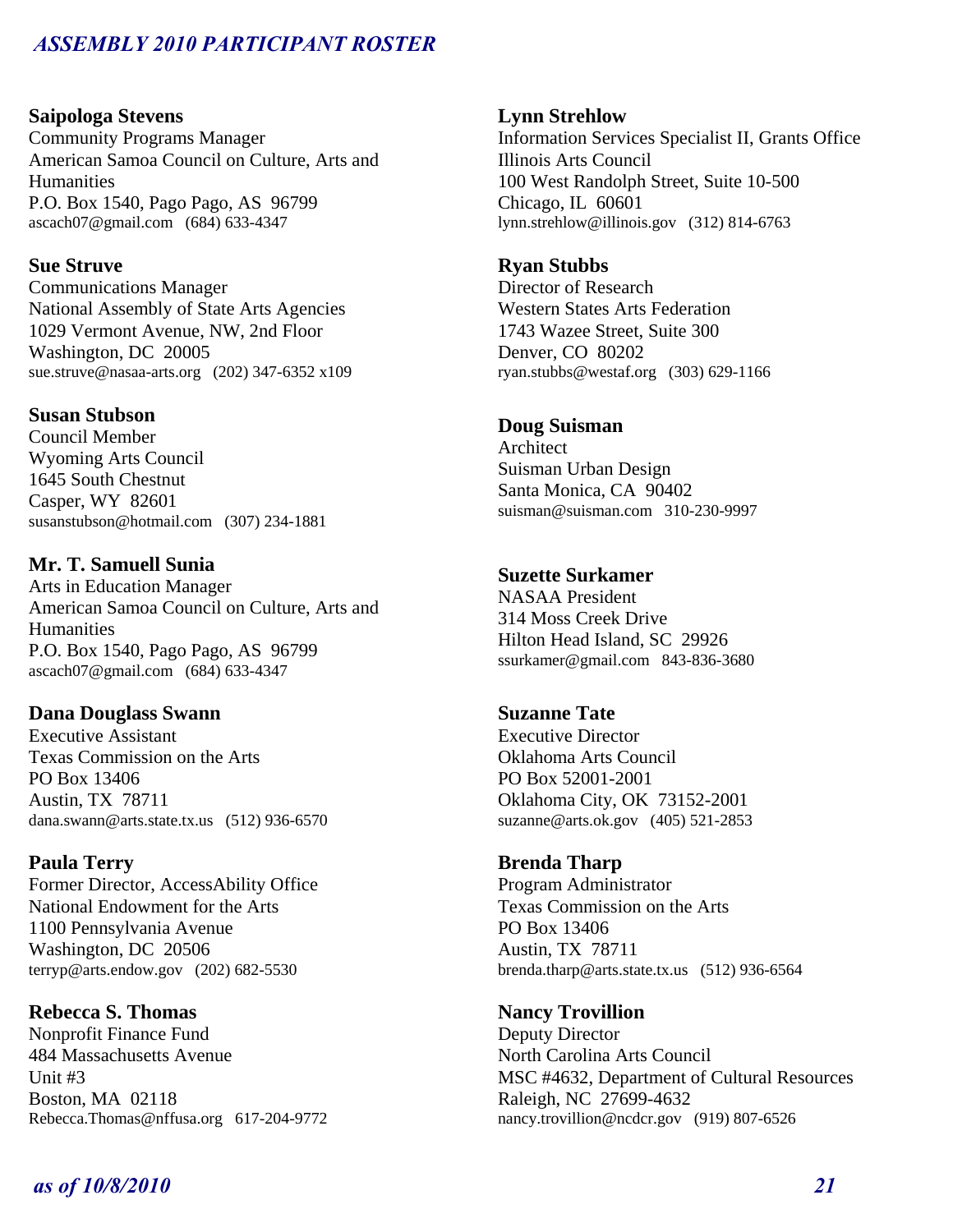## **Kristin Tucker**

Executive Director Washington State Arts Commission PO Box 42675 Olympia, WA 98504-2675 kris.tucker@arts.wa.gov (360) 586-2423

## **Sally Van de Water**

Program Associate, Folk and Traditional Arts Mid Atlantic Arts Foundation 201 North Charles Street, Suite 401 Baltimore, MD 21201 sally@midatlanticarts.org (410) 539-6656

### **Deborah Vaughn**

Arts Education Coordinator Oregon Arts Commission 775 Summer Street, NE, Suite 200 Salem, OR 97301-1284 deborah.vaughn@state.or.us (503) 986-0085

## **Margy Waller**

ArtsWave 20 E. Central Parkway, Suite 200 Cincinnati, OH 45202 mwaller@gmail.com 513-632-0310

### **Brazier Watts**

Grants Officer Arkansas Arts Council 323 Center Street, Suite 1500 Little Rock, AR 72201 brazier@arkansasheritage.org (501) 324-9766

## **Janine Webb**

Executive Director North Dakota Council on the Arts 1600 East Century Avenue, Suite 6 Bismarck, ND 58503 jwebb@nd.gov (701) 328-7592

## **Cathy Welborn**

Program Coordinator Virginia Commission for the Arts Lewis House, 223 Governor Street Richmond, VA 23219 catherine.welborn@arts.virginia.gov (804) 225-3132

### **Neville Vakharia**

Project Manager, Cultural Data Project The Pew Charitable Trusts 2005 Market Street, Suite 1700 Philadelphia, PA 19103-7077 nvakharia@pewtrusts.org 215-575-9050

## **Nicole Van Zante**

Grants Manager Nebraska Arts Council 1004 Farnam Street, Plaza Level Omaha, NE 68102 nicole.vanzante@nebraska.gov (402) 595-2122

### **Brian Wagner**

Community Development Coordinator Oregon Arts Commission 775 Summer Street, NE, Suite 200 Salem, OR 97301-1284 brian.wagner@state.or.us (503) 986-0083

### **Crystal E. Wallis**

Student crystal.e.wallis@gmail.com

## **Paul Weagraff**

**Director** Delaware Division of the Arts Carvel State Office Building, 820 North French St., 4th Wilmington, DE 19801 paul.weagraff@state.de.us (302) 577-8278

#### **Ann Weisman**

Operations Director New Mexico Arts PO Box 1450 Santa Fe, NM 87504 ann.weisman@state.nm.us 505-827-6490

## **Carol White**

Administrative Services Director Tennessee Arts Commission Citizens Plaza, 401 Charlotte Avenue Nashville, TN 37243-0780 carol.white@tn.gov (615) 741-1701